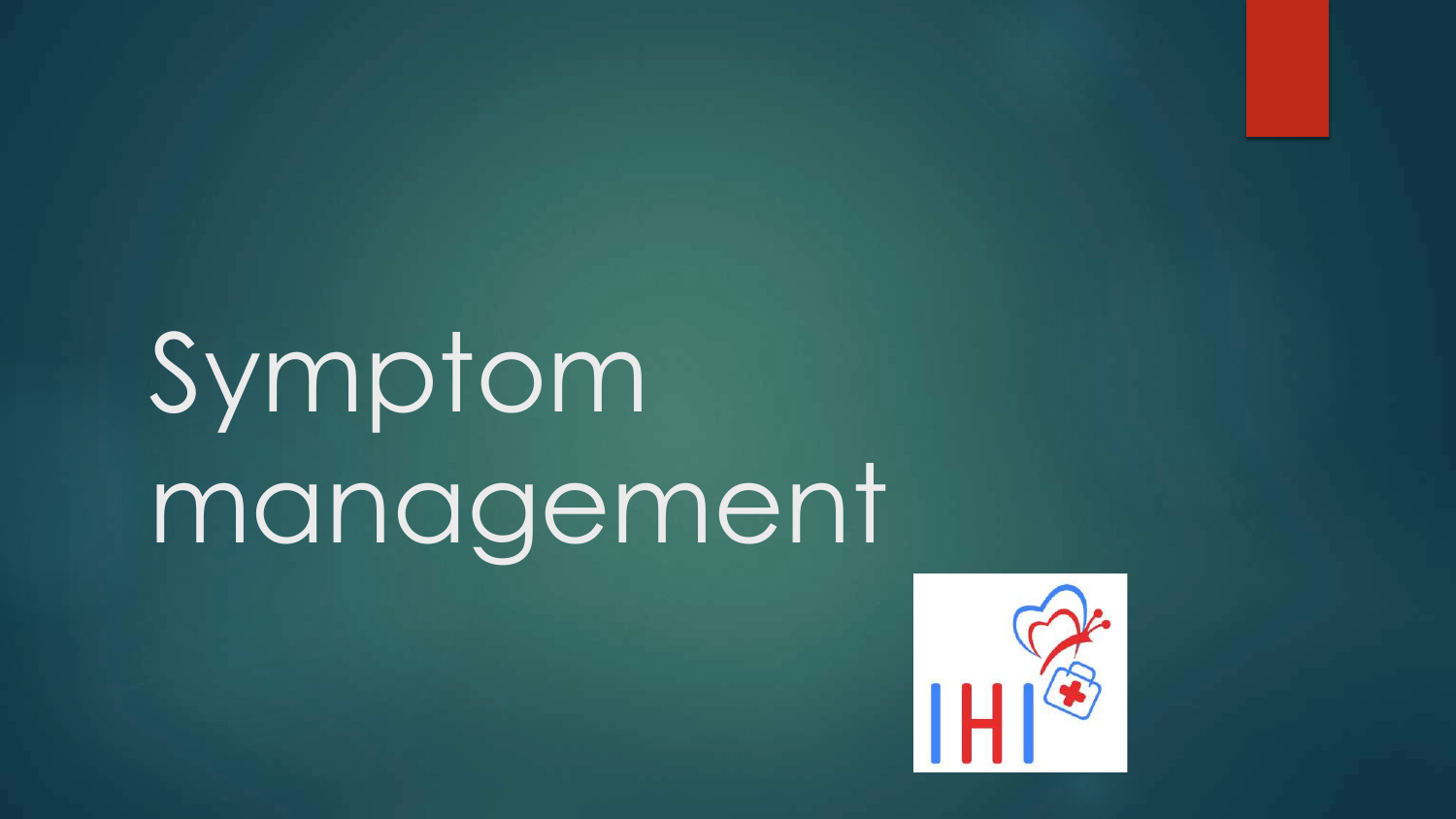### Case 1

35yo female with metastatic breast cancer comes in for palliative chemotherapy with cyclophosphamide. Following the chemotherapy infusion she experiences significant nausea and vomiting.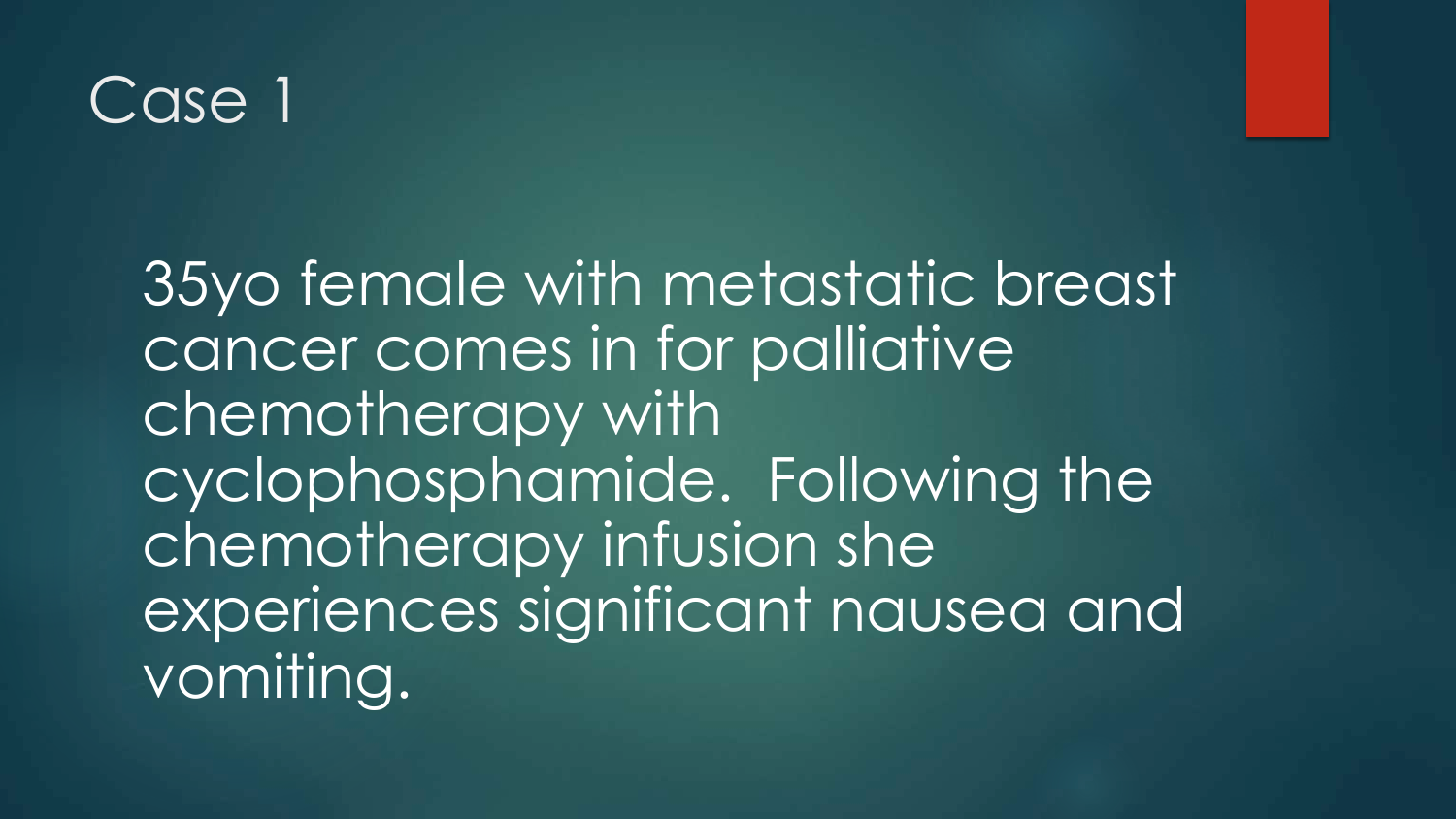## What is the reason for her nausea and vomiting?

- $\blacktriangleright$  Vomiting is the body's defense mechanism against toxic medications
- $\blacktriangleright$  The chemoreceptor trigger zone in the brain is stimulated by chemotherapy drugs
- $\blacktriangleright$  The GI system responds with an emetic response

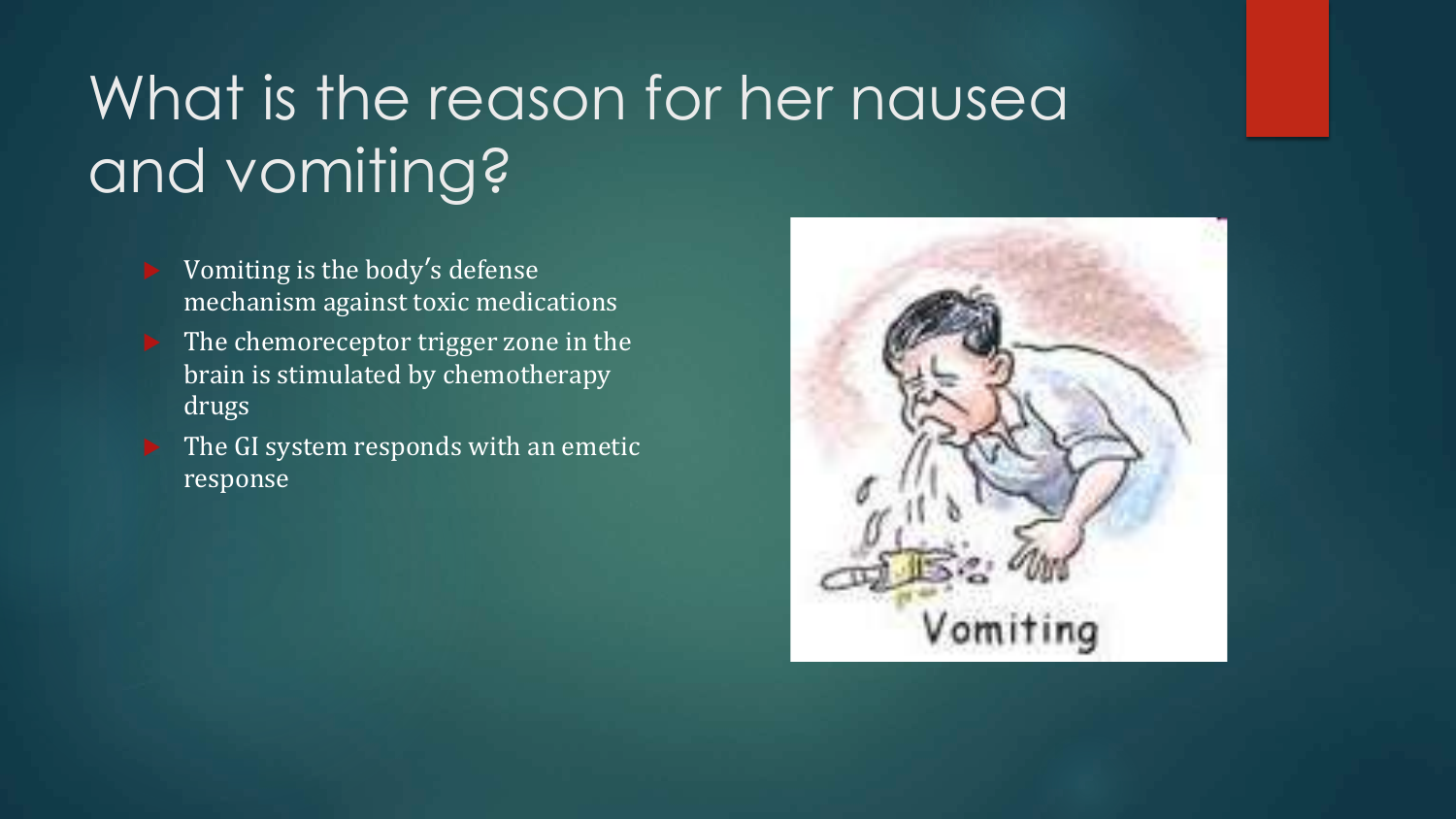### Which chemotherapeutic agents cause nausea and vomiting?

| <b>Level</b> | <b>Frequency of</b><br><b>Emesis (%)</b> | <b>Agent</b>     |                                 |
|--------------|------------------------------------------|------------------|---------------------------------|
| High         | > 90%                                    | Dacarabizine     |                                 |
|              |                                          | Cyclophosphamide | High dose<br>$>1500$ mg/m2      |
| Moderate     | $30 - 90%$                               | Doxorubicin      |                                 |
|              |                                          | Cyclophosphamide | Lower dose<br>$<$ 1500 $mg$ /m2 |
| Low          | $10 - 30%$                               | Methotrexate     |                                 |
| Minimal      | $< 10 \%$                                | Bleomycin        |                                 |
|              |                                          | Vincristine      |                                 |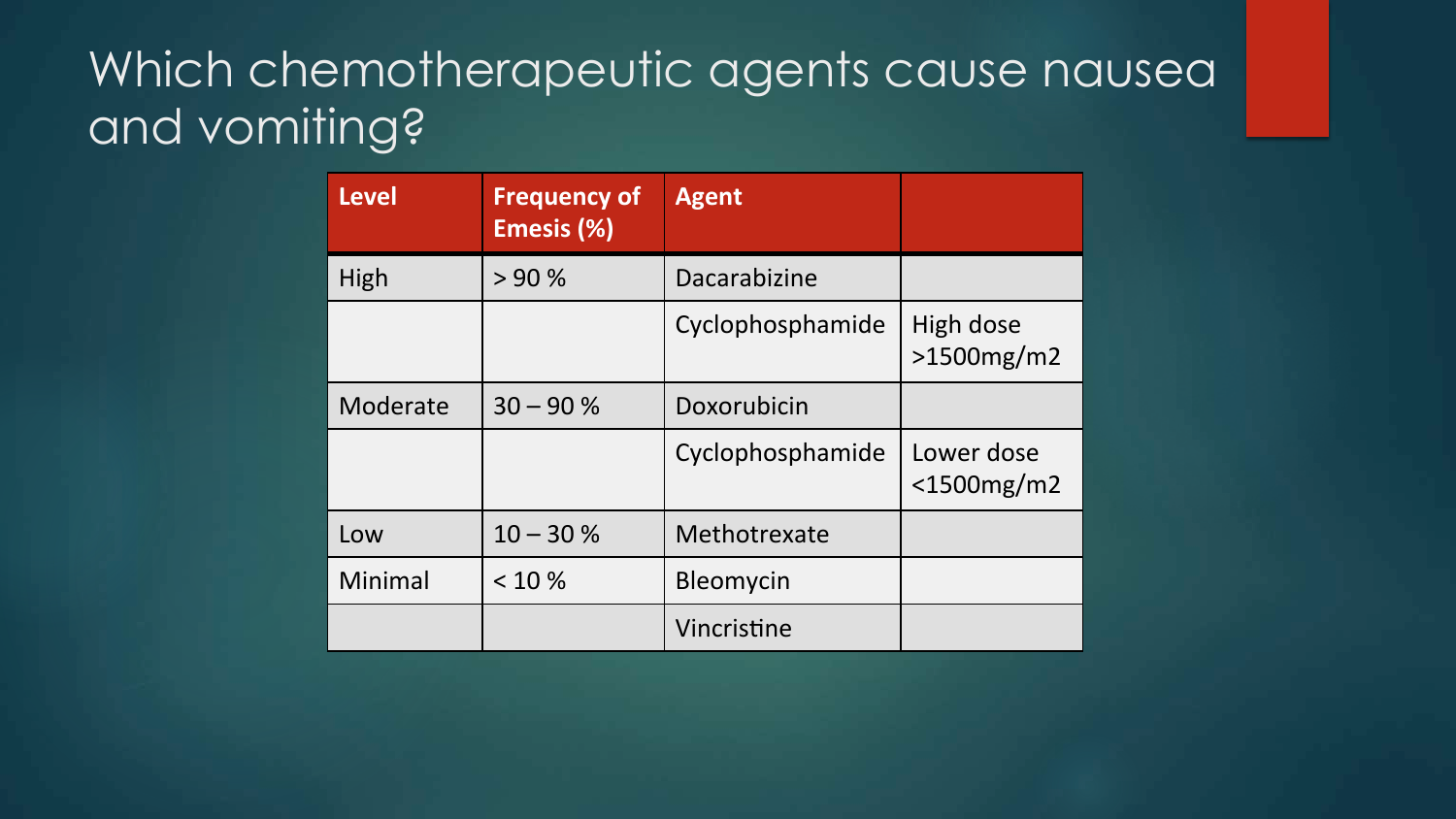### How can you treat nausea and vomiting?

### **Antiemetic medications:**

 $\blacktriangleright$  Doctor determines which anti-nausea medications to use based on the patients specific situation, chemotherapeutic drugs used, and doses of the chemotherapy

### $\blacktriangleright$  Antiemetics Agents

- ▶ Motilium, primperan, ondansetron (zofran), phenergan, diphenhydramine (benedryl), metaclopramine (reglan),
- ▶ \*\*dexamethasone (added to antiemetic regime)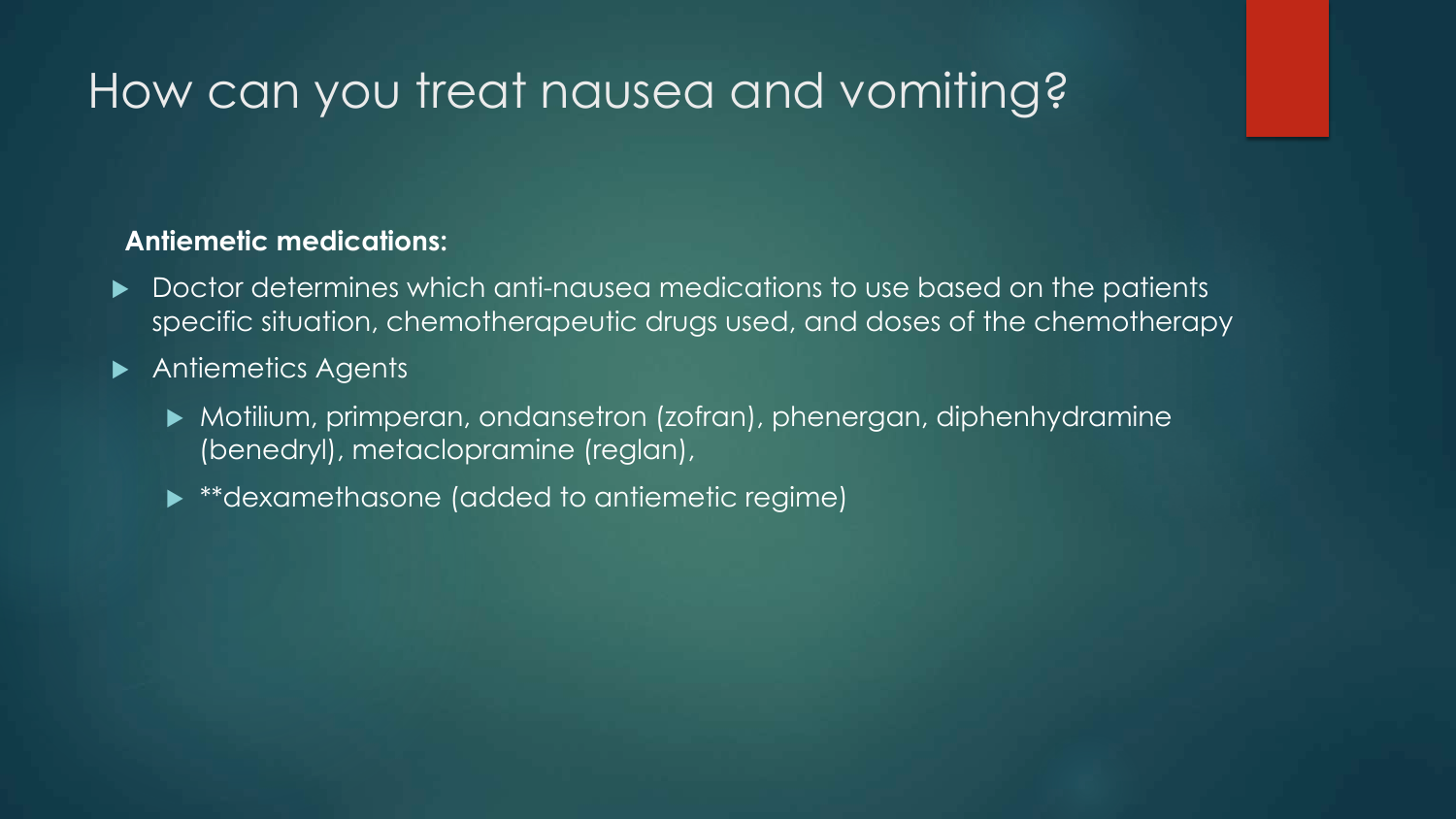## How can you prevent nausea and vomiting

### **Eat small meals**

- **Eat what appeals to you**: It's best to avoid foods that are sweet, fried or fatty. In addition, cool/cold foods may give off less bothersome odors
- **Drink lots of fluids.** Try cool beverages such as water, unsweetened fruit juices, tea.

### **Avoid unpleasant smells.**

- Make yourself comfortable. Rest after eating, but don't lie flat for a<br>couple of hours. Try wearing loosefitting clothing and distracting yourself<br>with other activities. This is particularly useful in the pediatric popul who respond well to distraction.
- **Use relaxation techniques.** Examples include meditation and deep breathing.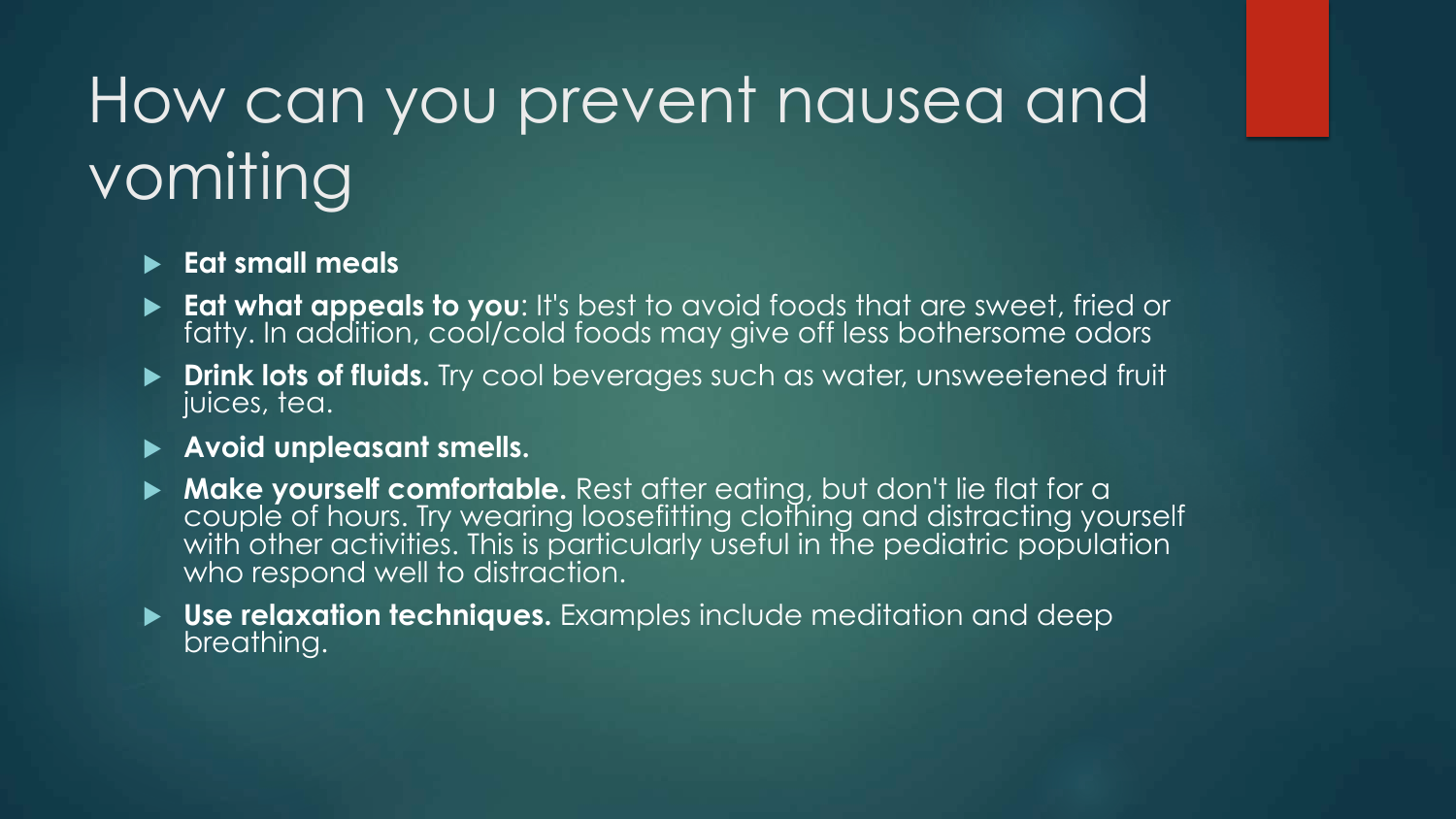### Case 1 summary

▶ Patients undergoing chemotherapy often experience nausea and vomiting

- $\blacktriangleright$  As a nurse, it is important to help patients avoid nausea and vomiting using pharmacological and non-pharmacological methods
- If a patient vomits, you must be ready to rehydrate the patient
- **Prevention of nausea and vomiting is** important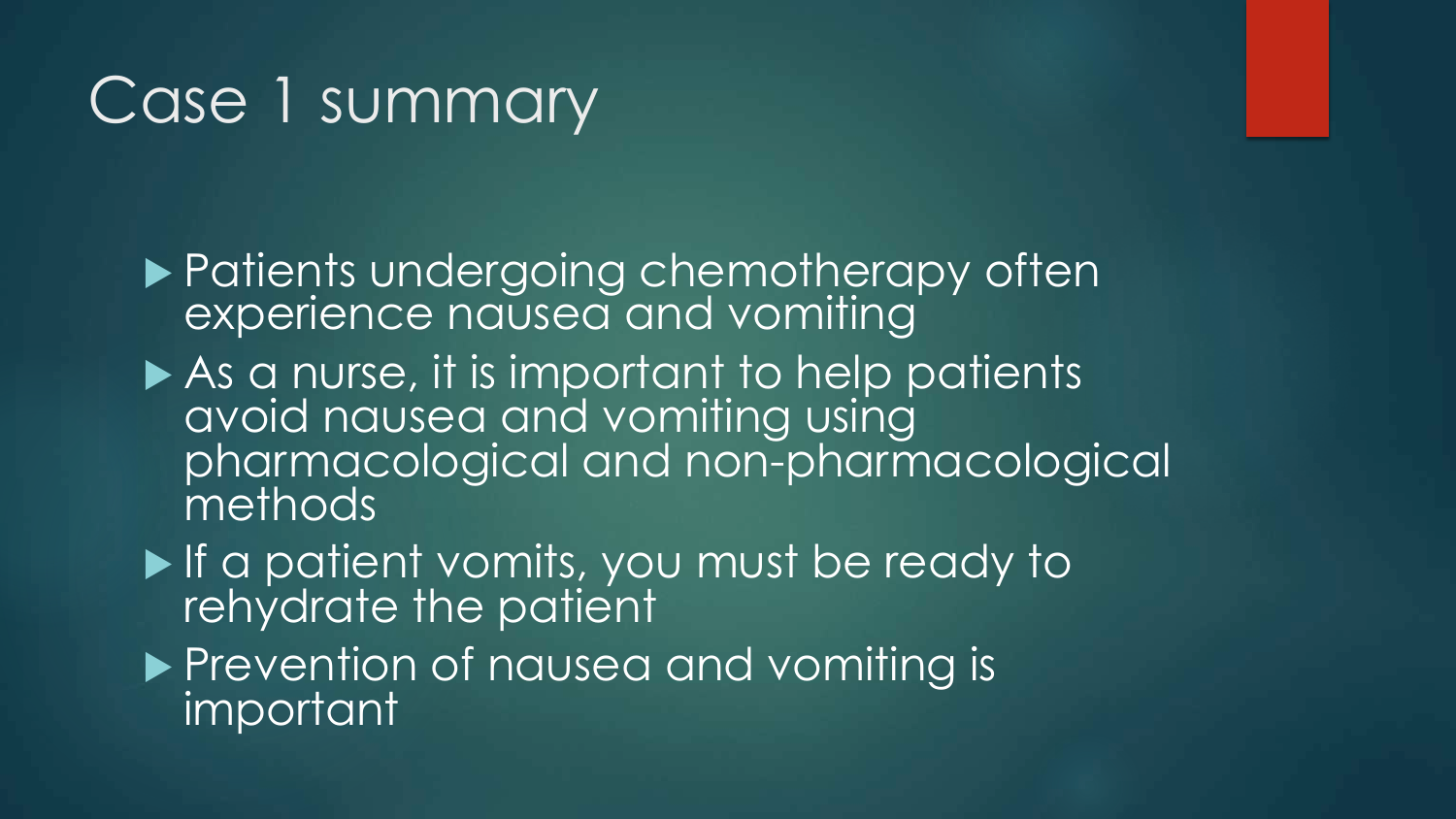### Case 2

A man with prostate cancer metastatic to brain comes to you complaining of a mild headache. You look through his chart and find that his cancer has spread to his brain.

Exam: unremarkable including a normal neurological examination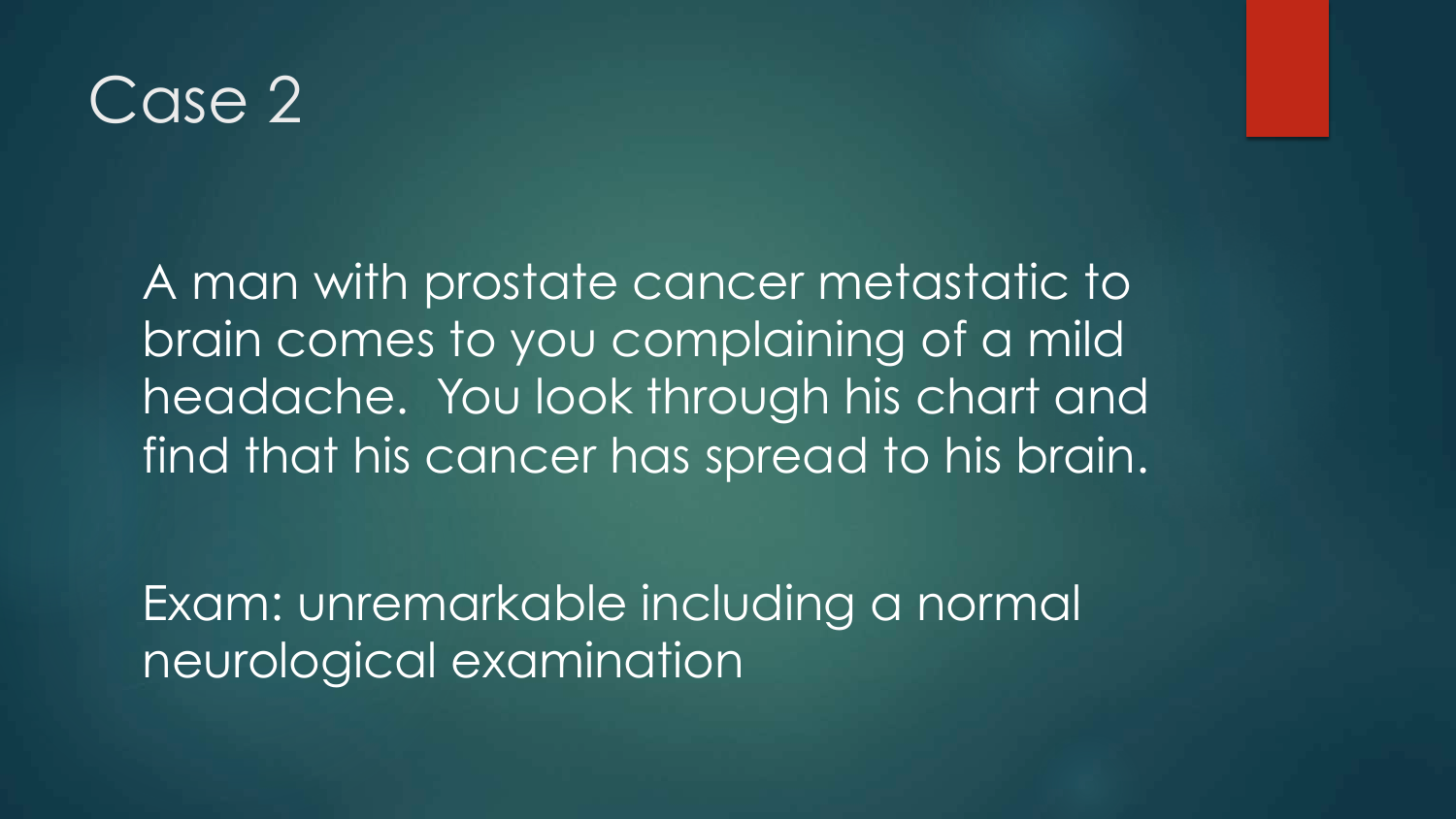## How should his symptoms be treated?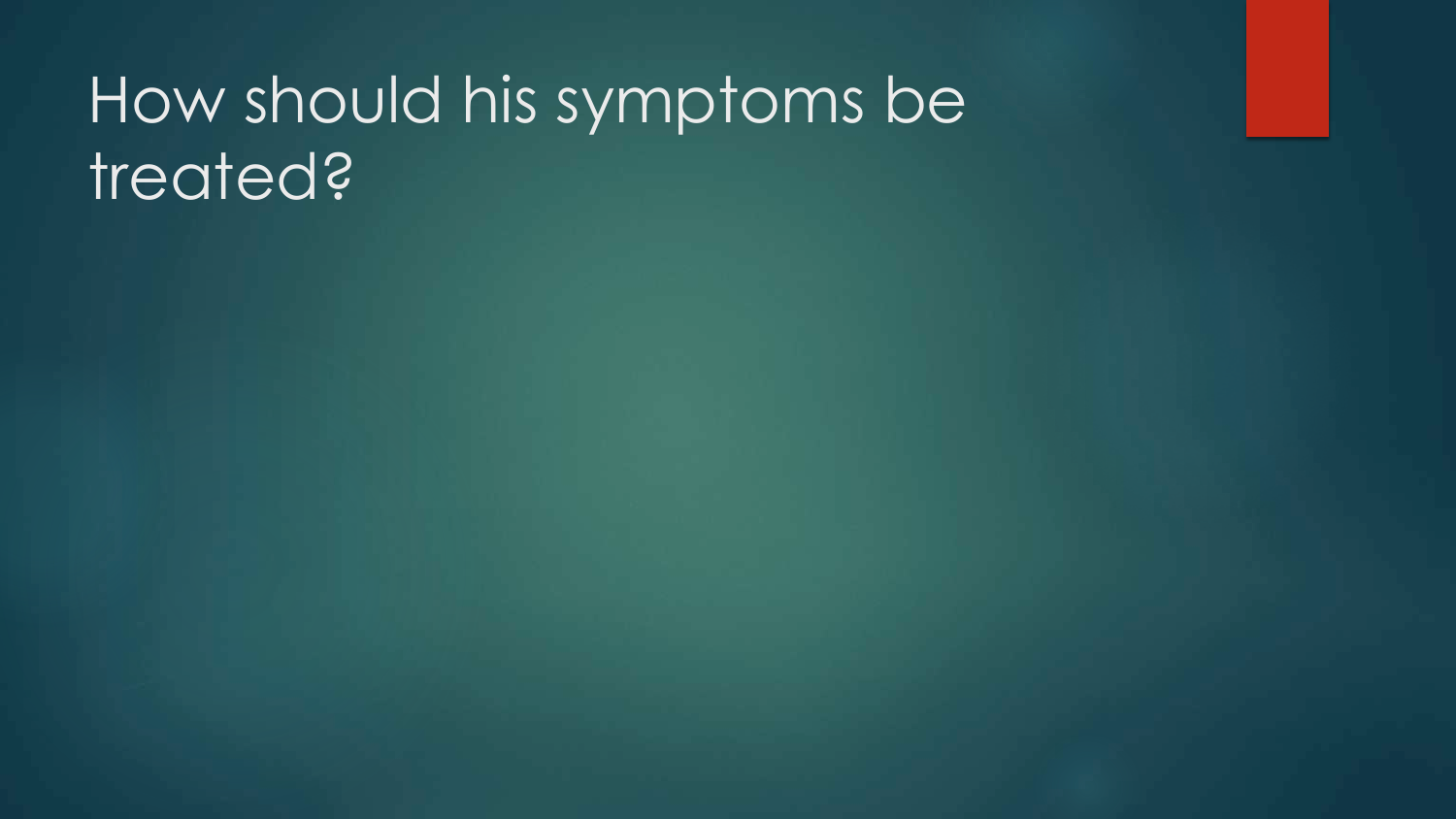### **WHO 3-step Ladder**



### 3 severe

1 mild

Aspirin *the step 1 art are step 1 are step* 1 and the step 1 and the step 1 and the step 1 and the step 1 and the step 1 and the step 1 and the step 1 and the step 1 and the step 1 and the step 1 and the step 1 and the st **Paracetamol NSAIDs** ± Adjuvants

**A/Codeine** A/Dihydrocodeine **Tramadoll** 

2 moderate

± step 1 and/or

Morphine ± step 1 and/or Adjuvants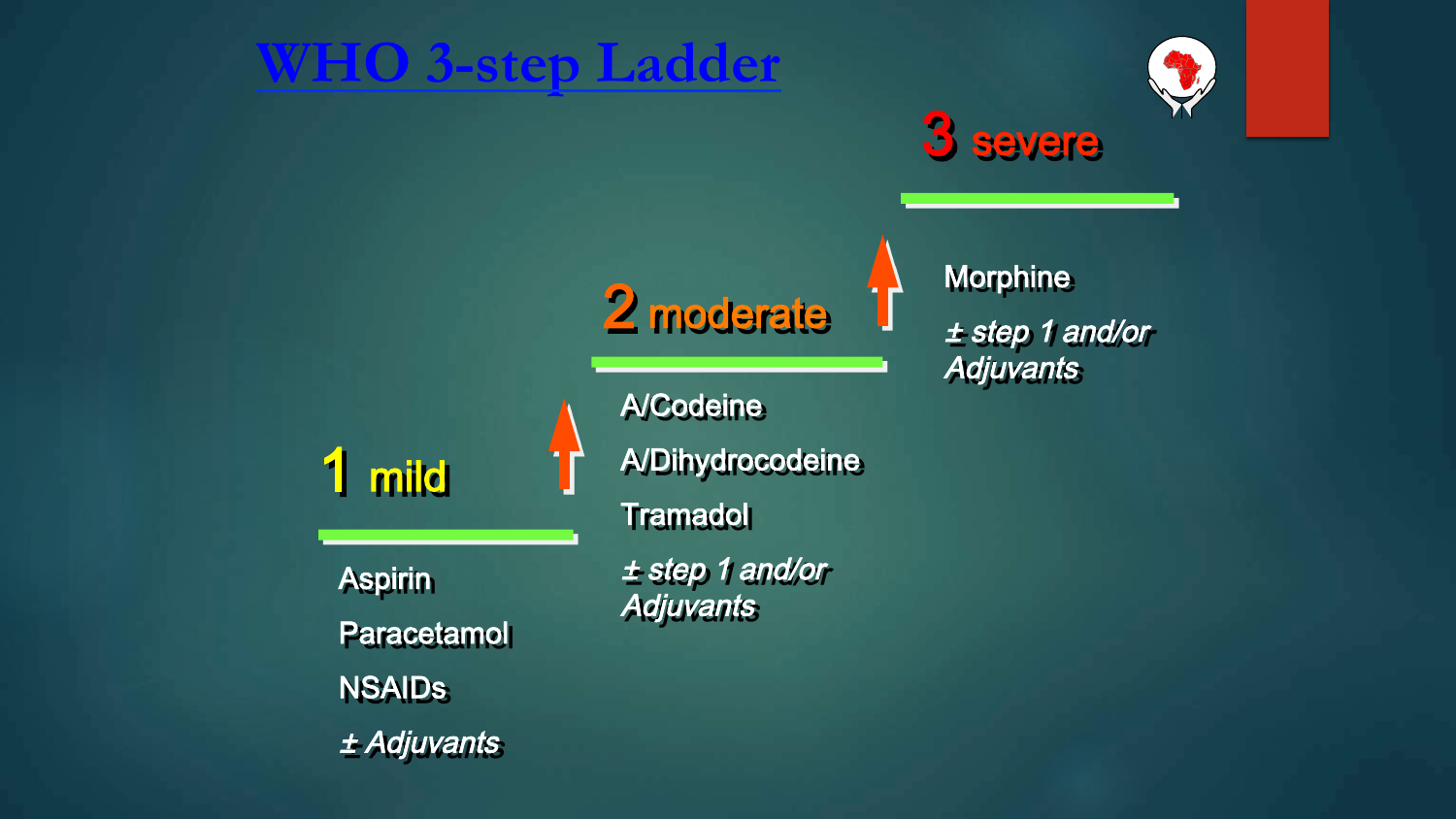## What are the different types of pain?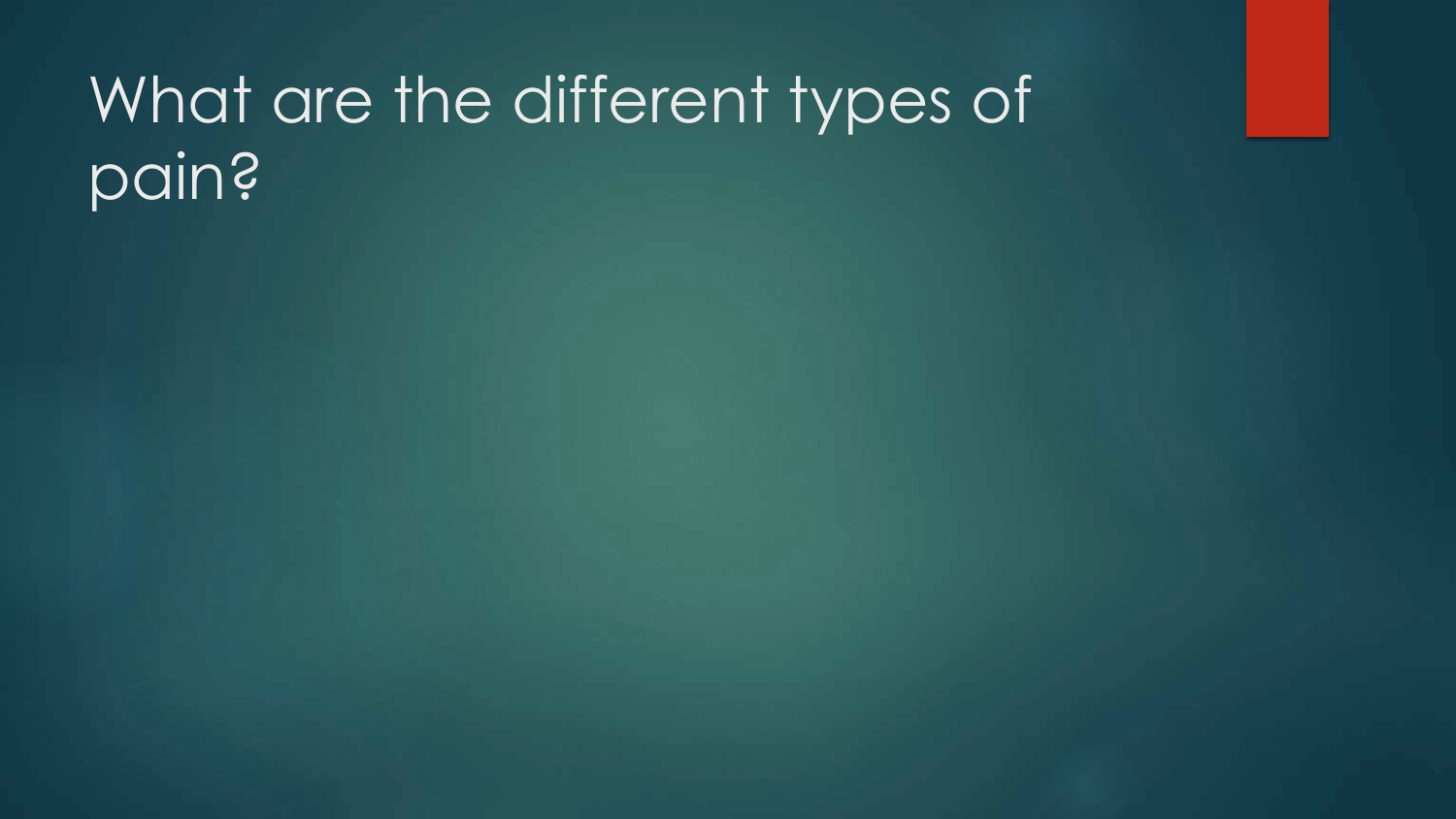## **TYPES OF PAIL**

### **NOCICEPTIVE NEUROPATHIC**

*Visceral*  • **Organs – heart, liver, pancreas, gut, etc.** 

### *Deafferentation Sympathetic*

*Maintained* 

*Peripheral*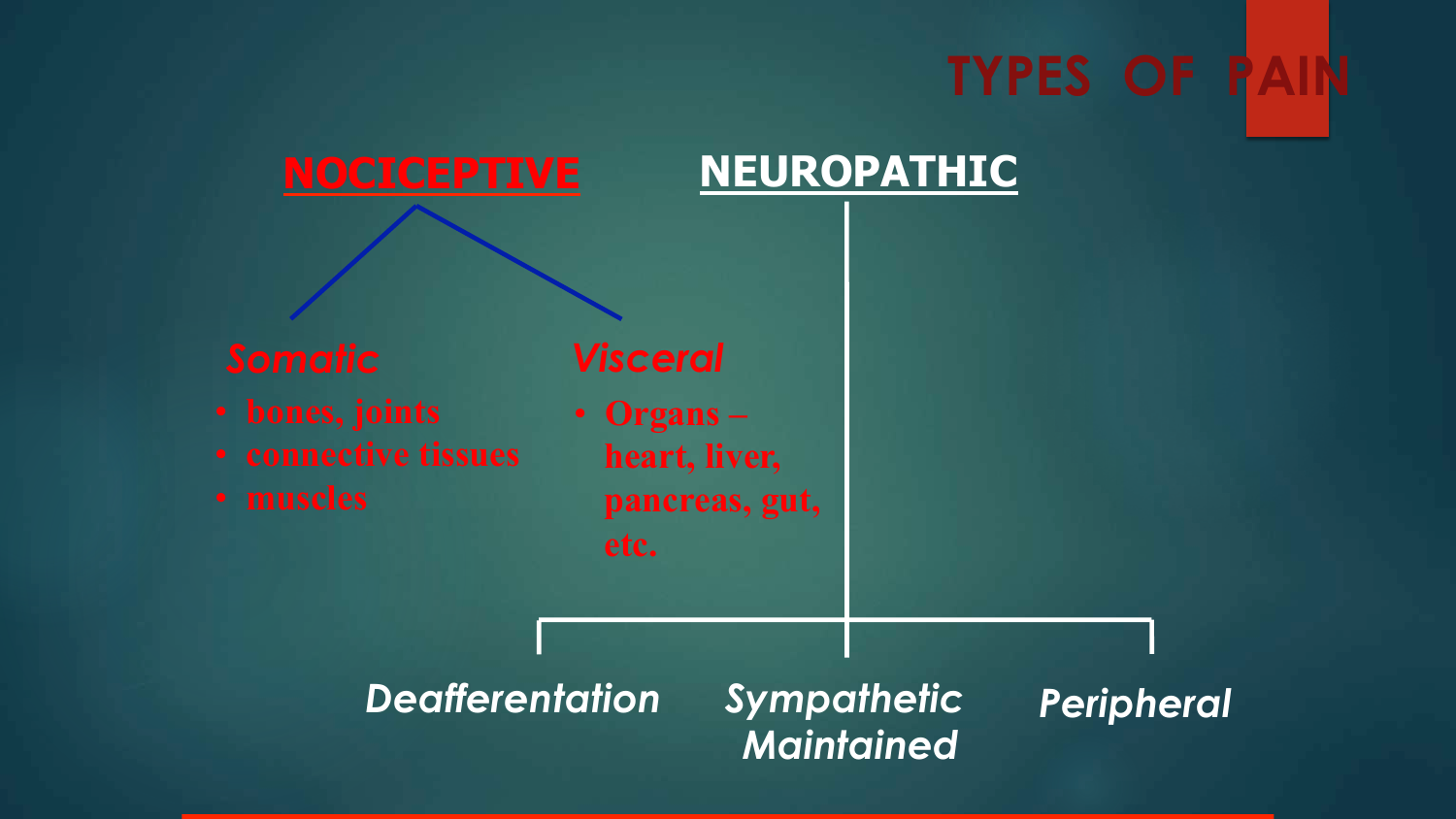## **Somatic Pain**

- Aching, often constant
- May be dull or sharp
- Often worse with movement
- Well-localized

### For example:

• Pain in the bone & soft tissue

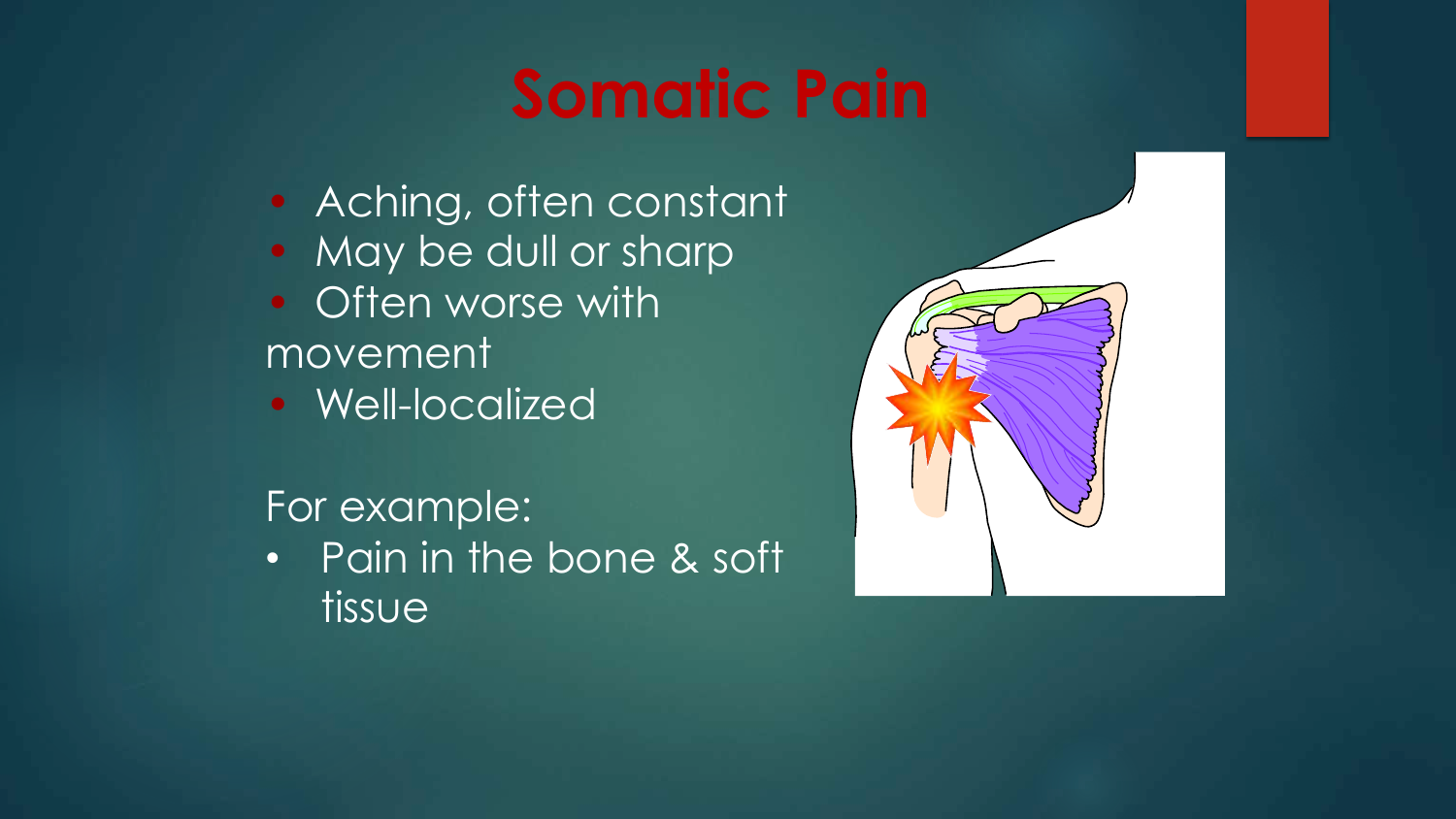## **Visceral Pain**

- Constant or crampy
- Aching
- Poorly localized
- Referred

### For example:

- Cancer of the pancreas
- Liver capsule distension
- Bowel obstruction

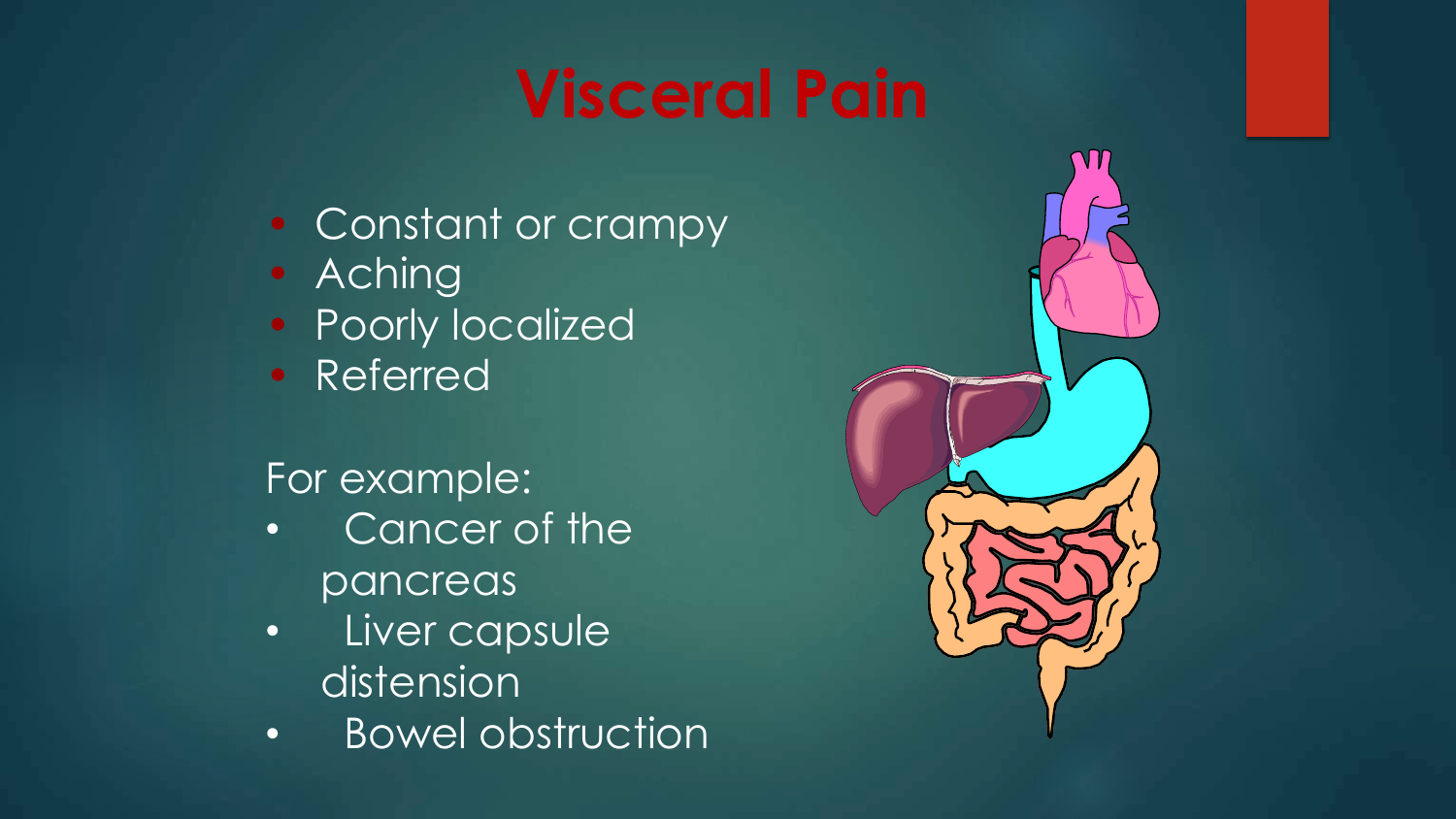## **Neuropathic Pain**

Tingly, burning, numbness or electric sensation.

 May be caused by injury (amputation and subsequent phantom limb pain), scar tissue from surgery or damaged nerves (diabetic neuropathy)

• More difficult to control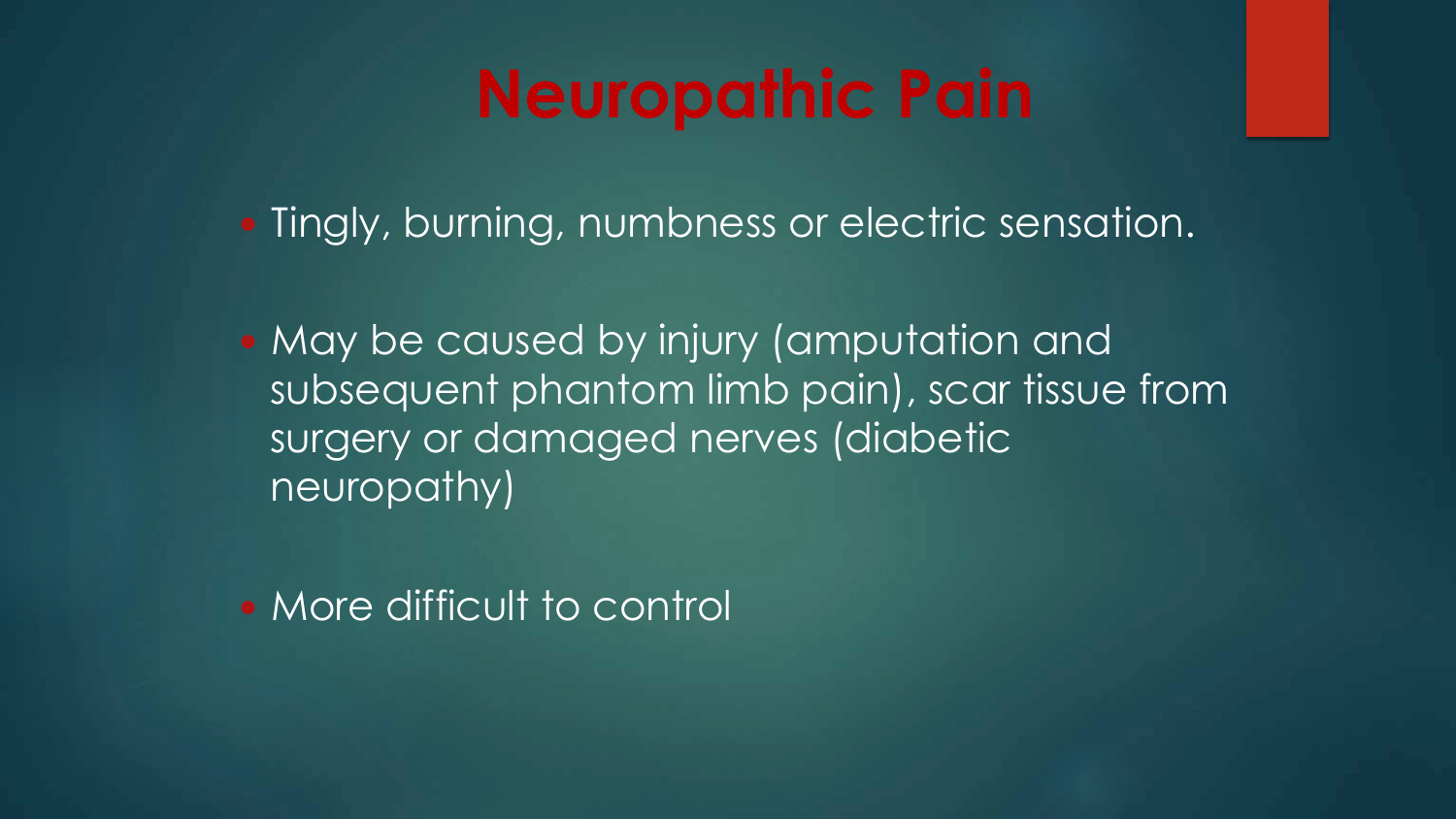## What are the side effects of opioid analgesics?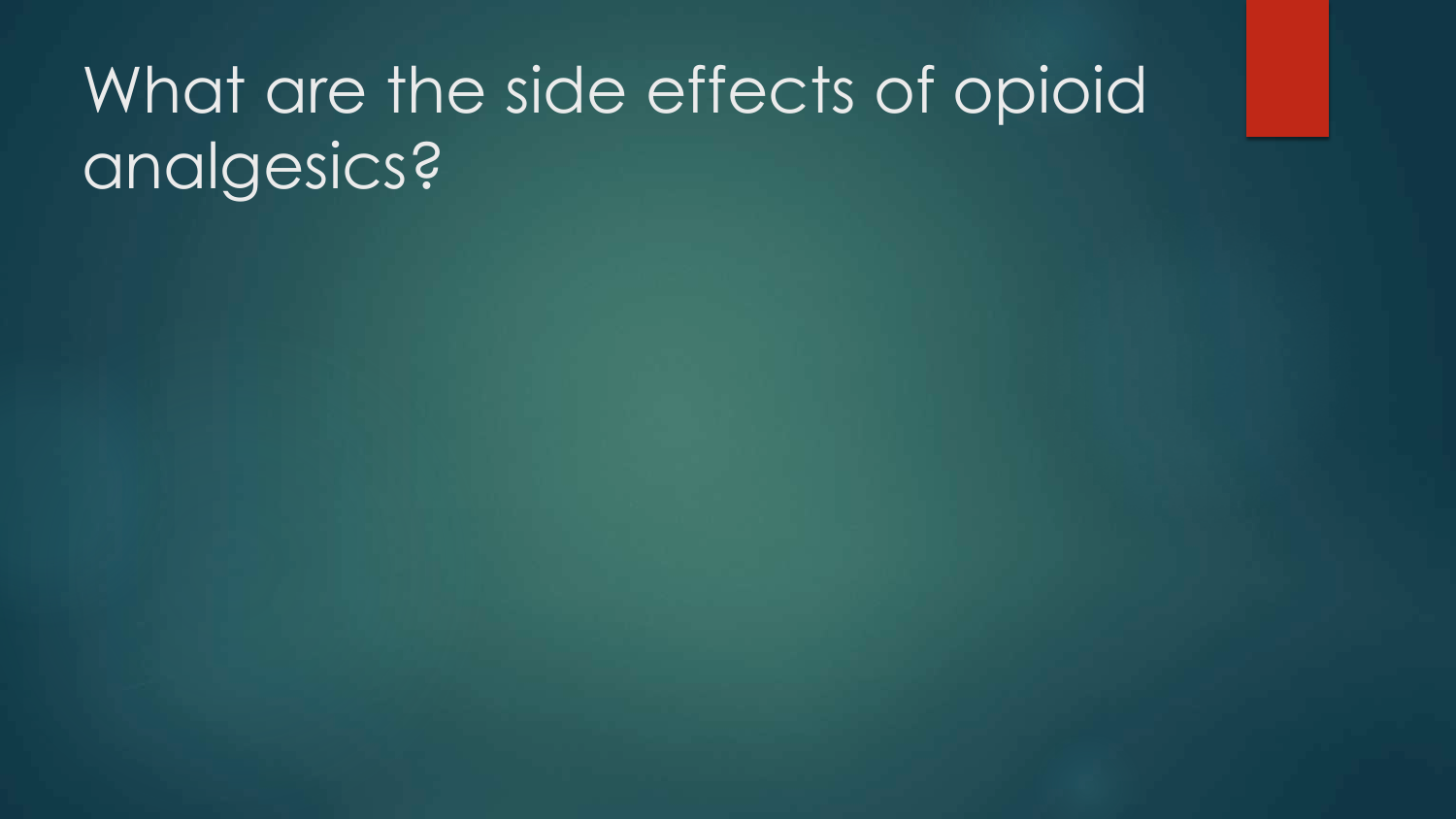### **Common**

**Constipation**  Dry mouth Nausea/Vomiting **Sedation** 

**Uncommon**  Hallucinations/bad dreams Dysphoria/Delirium **Seizures** Urinary retention Pruritus Respiratory depression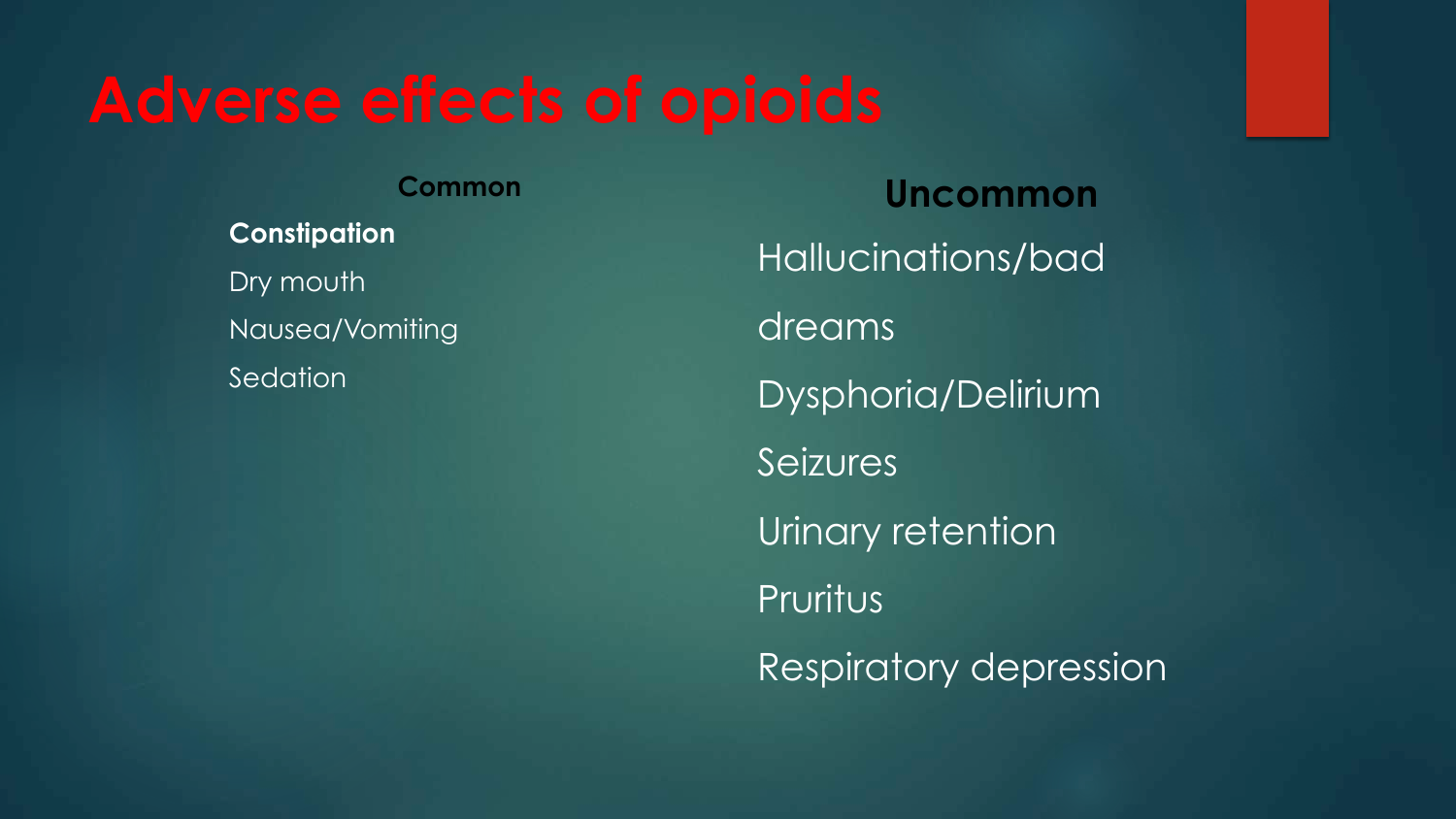## **Management of opioid side effects**

- u **Constipation**  Nausea  $\blacktriangleright$  Sedation Respiratory depression u Give **systematic laxatives** and bowel regimen as prophylaxis  $\blacktriangleright$  Anti-emetics as needed **De Lower dose (particularly during the** day) Can be life threatening: Close clinical monitoring of patients on morphine
	- $\blacktriangleright$  If unstable vital signs, give Naloxone 0.1-0.2 mg IV q 1-2 min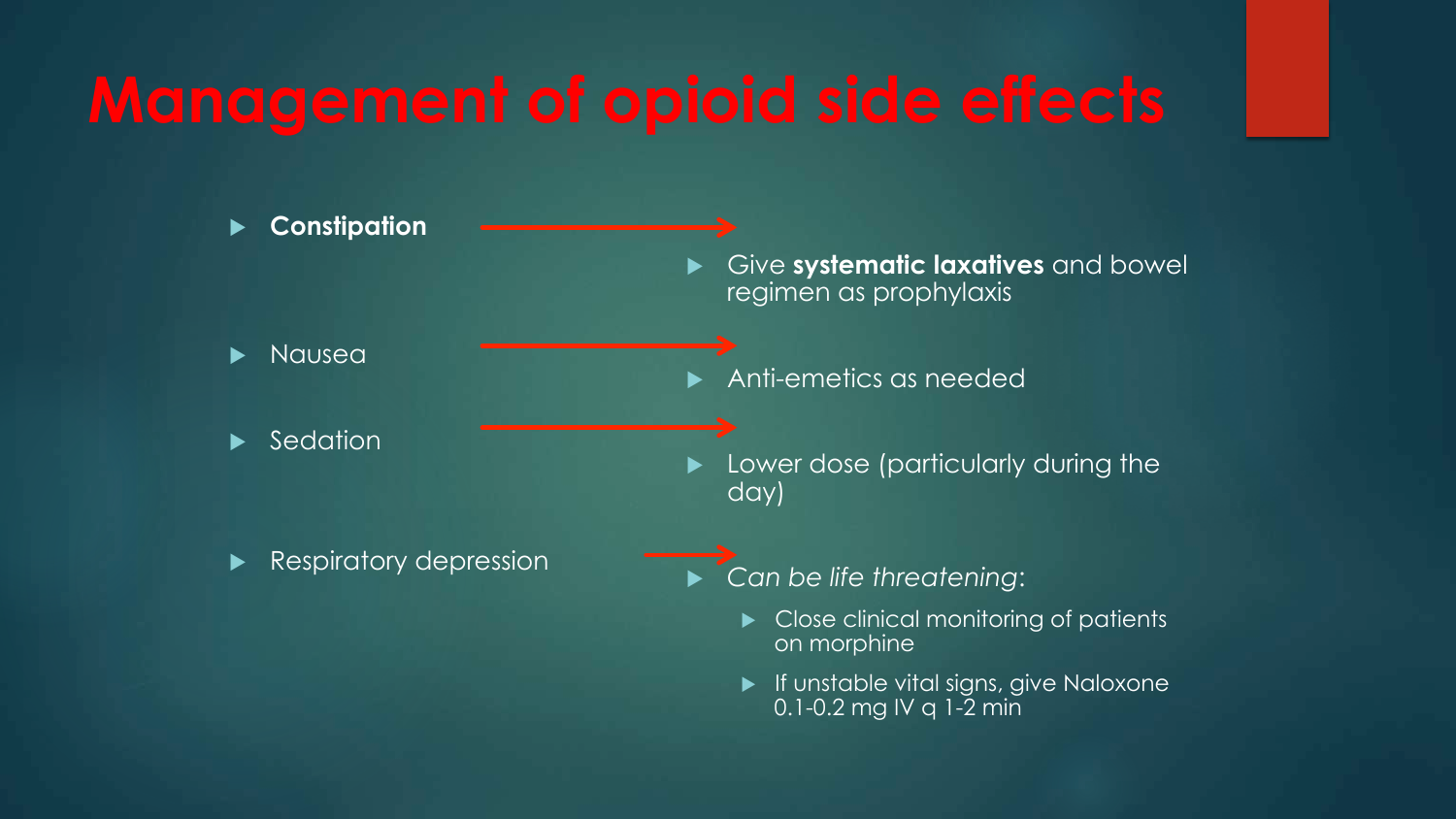### Case 3

A 68 year old female with breast cancer metastatic to the lungs presents for 2 months of worsening shortness of breath.

Vitals – normal Examination – unremarkable Chest X ray – shows metastatic lung masses CT chest – negative for pulmonary embolus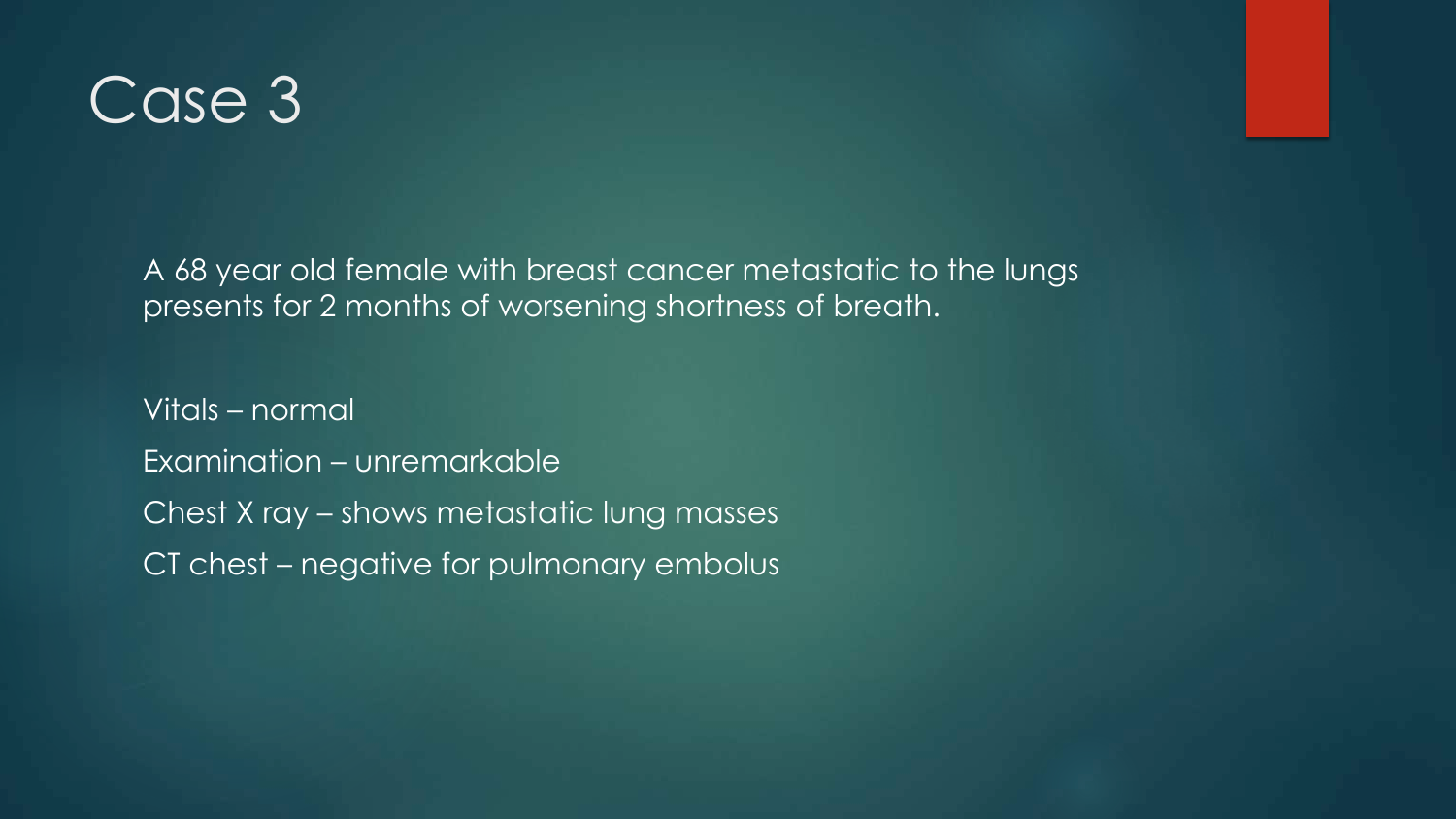## What are the respiratory symptoms associated with cancer?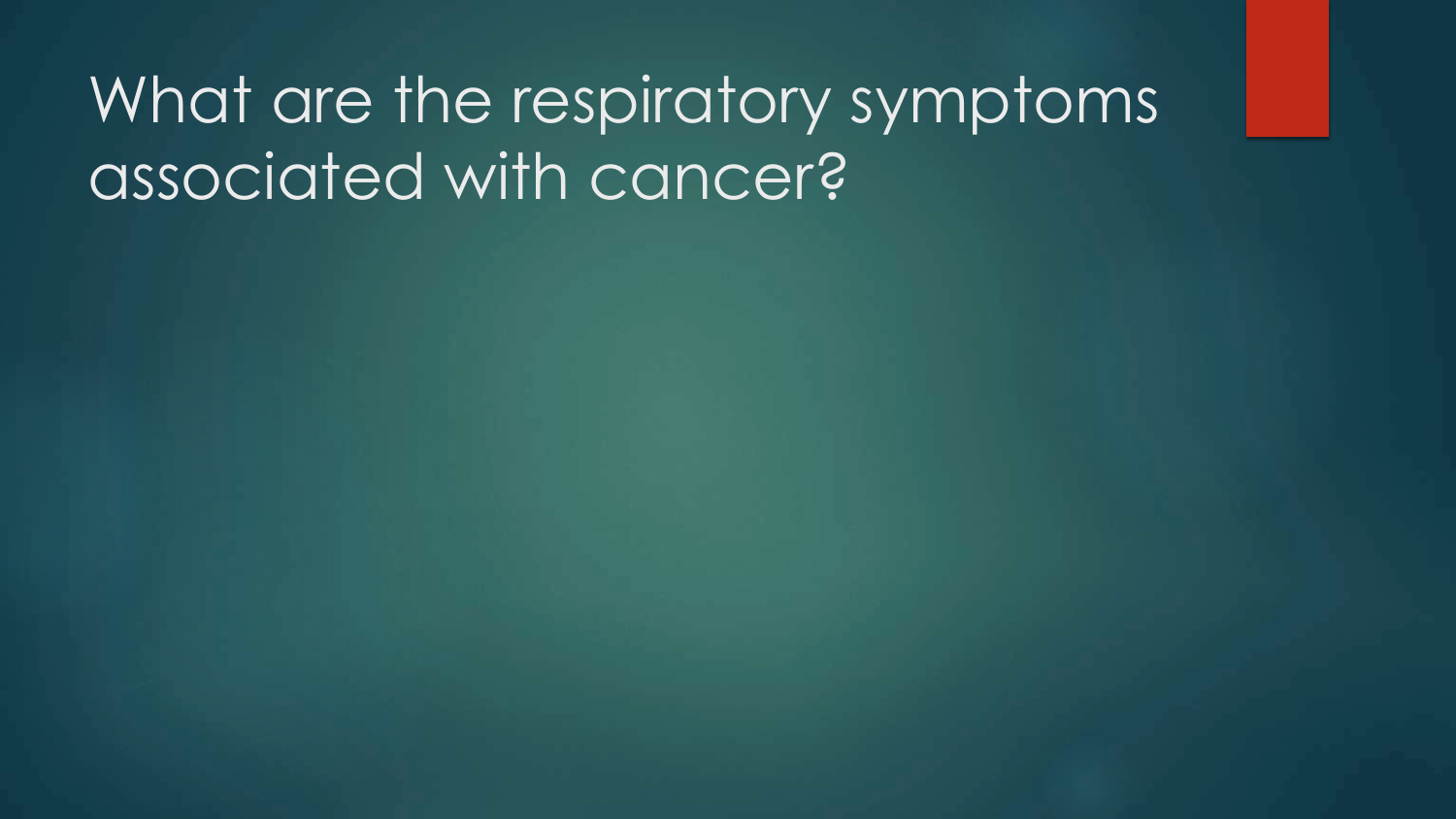21

### Common Respiratory Symptoms

Dyspnea

Hypoxia

Cough

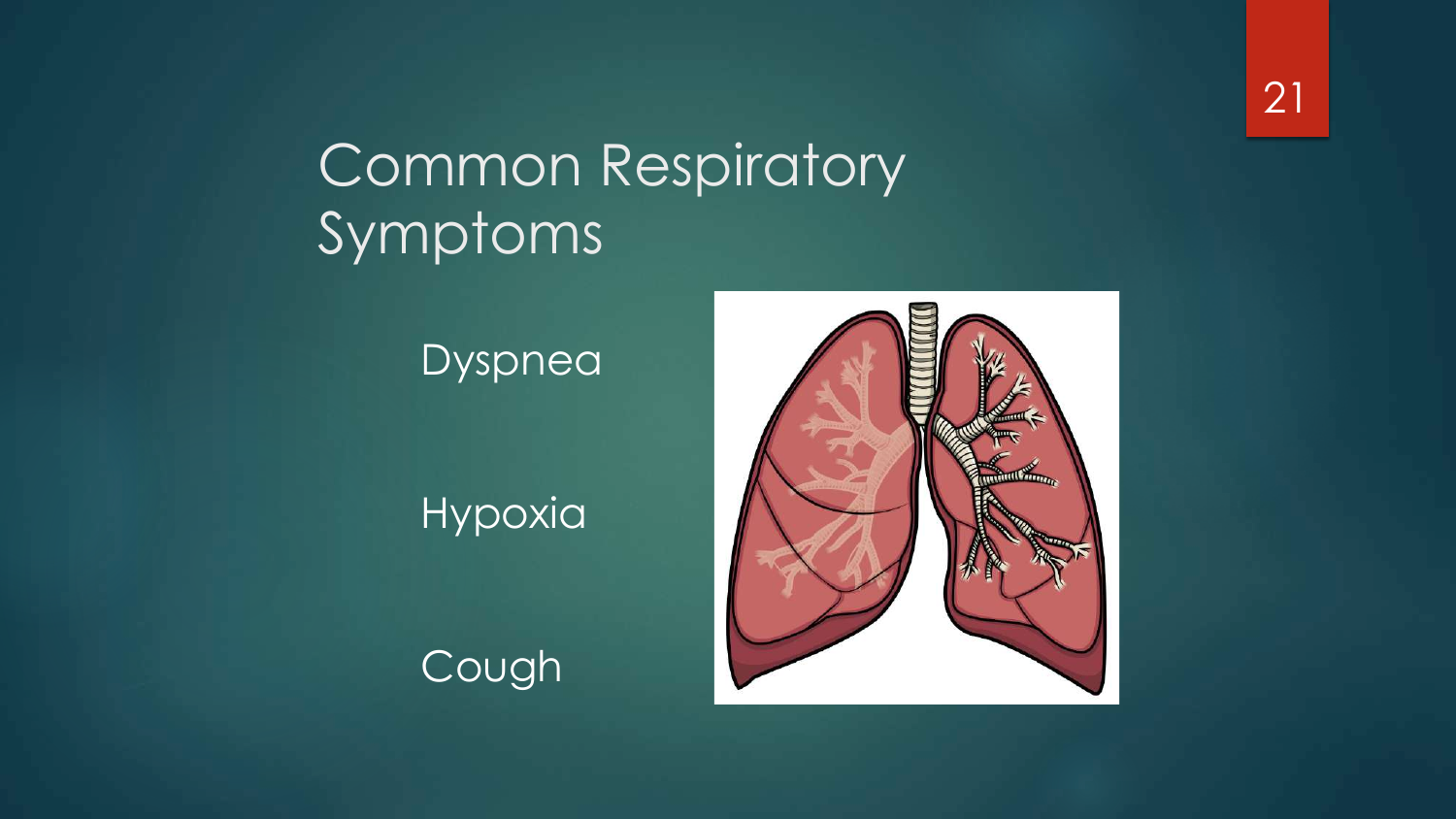### Dyspnea

### **Definition:**

- $\blacktriangleright$  shortness of breath
- $\blacktriangleright$  associated with increased respiratory rate and effort
- **D** decreased depth of breathing
- $\triangleright$  often associated with pain, fatigue and/or insomnia and cough

### **Assessment:**

- $\blacktriangleright$  Use of subjective report
- $\blacktriangleright$  Clinical assessment physical exam (6 minute walk test)
- Assess for cough (may be an underlying cause/
	- symptom)
- $\blacktriangleright$  Pulse oximetry
- $\blacktriangleright$  Chest X ray

Peak flow, pulmonary function tests (where indicated)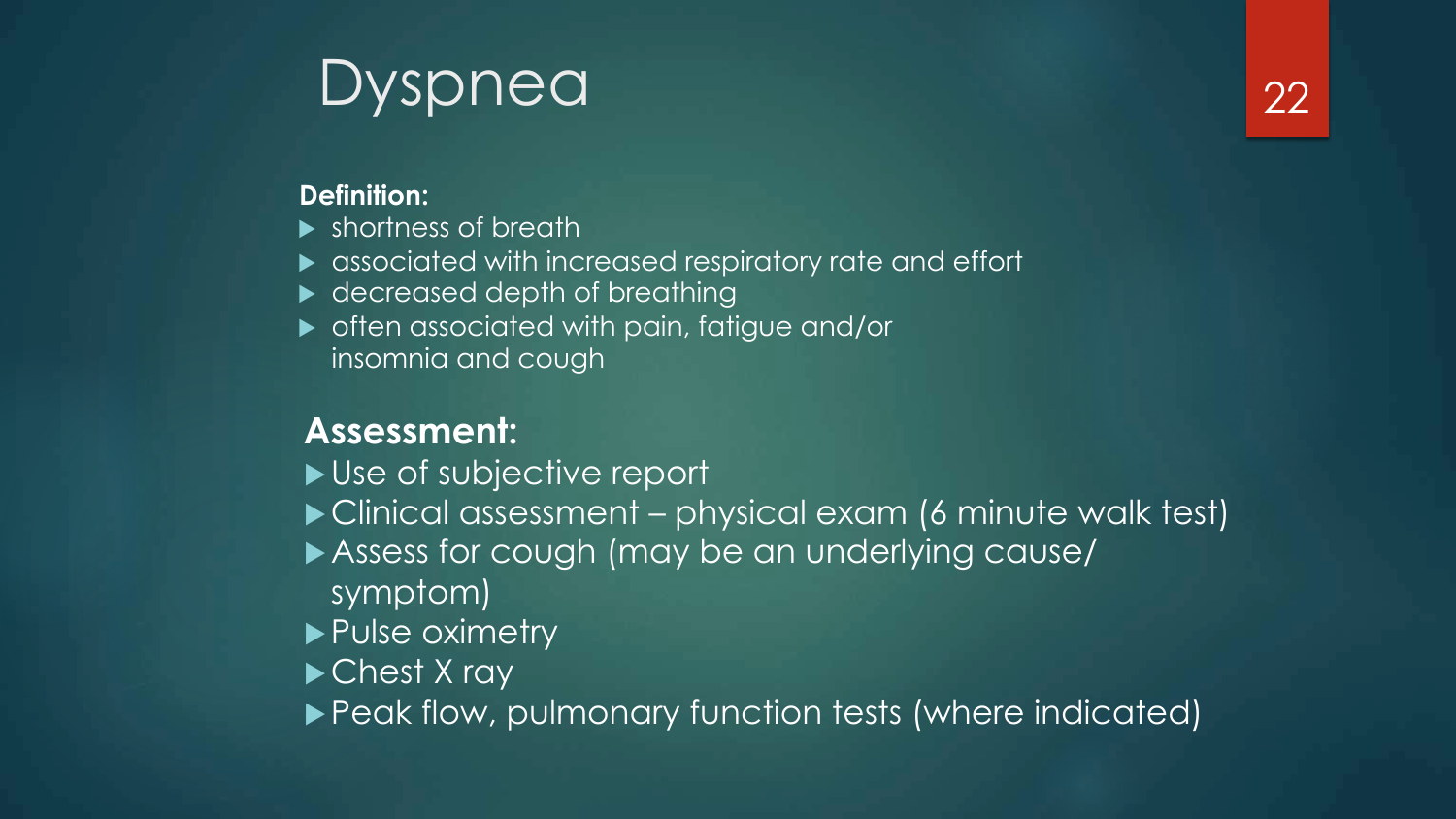## Major Causes of Respiratory Symptoms

23

### **Pulmonary**

- $\blacktriangleright$  Metastatic disease in the lungs
- $\blacktriangleright$  Pleural effusion
- $\blacktriangleright$  Mucus plugging, not being able to clear secretions
- Pulmonary edema (volume overload)
- **Pheumonia, pneumonitis secondary treatment**
- $\blacktriangleright$  Pulmonary embolus
- $\blacktriangleright$  PNA
- u **Cardiac** 
	- ▶ Heart failure (volume overload, pericardial effusion)
- **Neuromuscular** 
	- $\blacktriangleright$  Pain, splinting
	- $\blacktriangleright$  Deconditioning, cachexia, generalized weakness
- **D** Other
	- $\blacktriangleright$  Anemia
	- $\blacktriangleright$  Anxiety
	- $\blacktriangleright$  Metabolic acidosis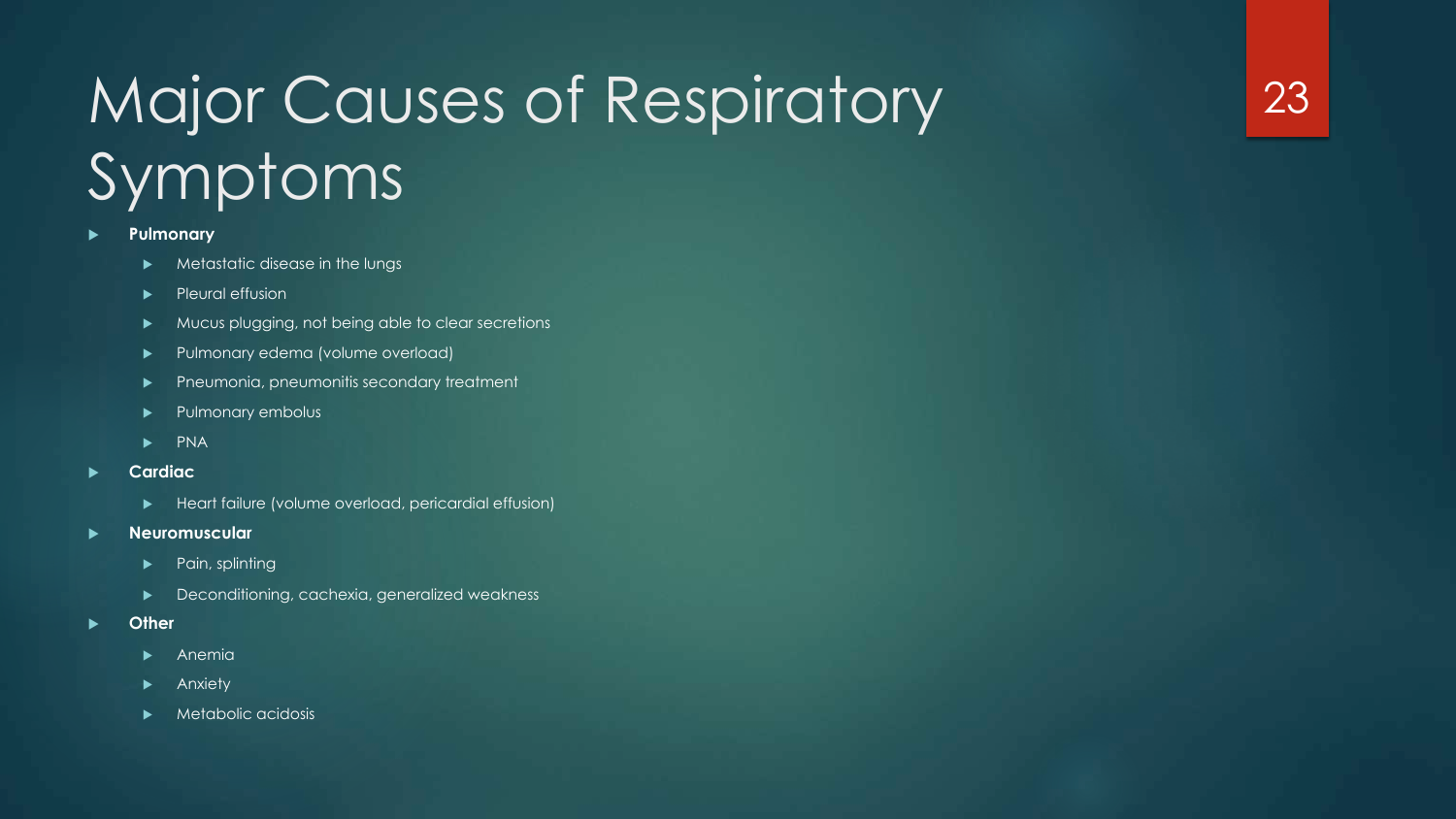## How do you treat cancer dssociated dyspnea?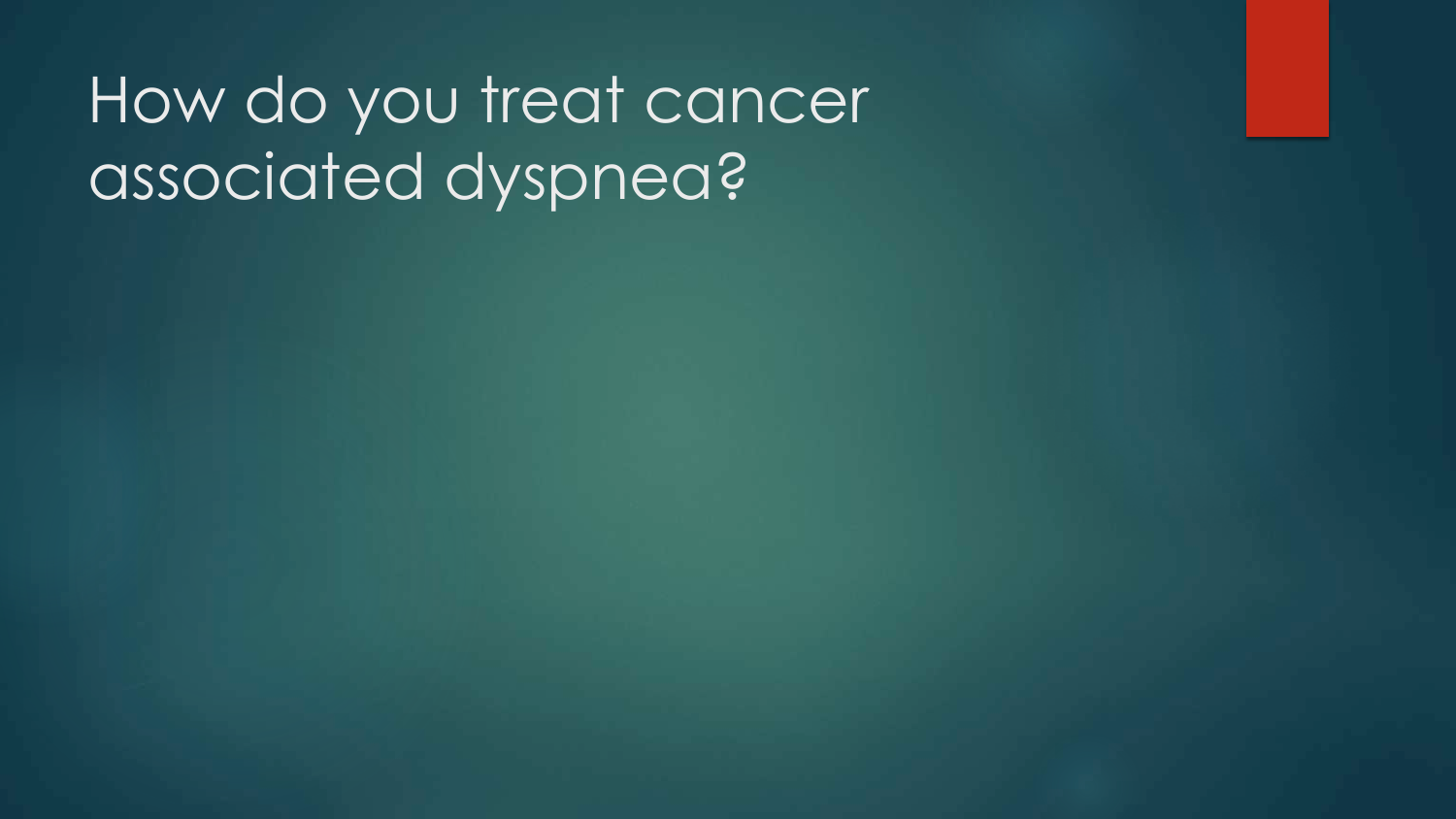### Treatment of Dyspnea/Cough: 25 **Pharmacologic: o** Opioids **o** Bronchodilators **o** Diuretics Suppressants/ expectorantscough o Steroids – cough Antibiotics- pneumonia **o** Other

**Non-pharmacologic:**  o Oxygen **o** Suctioning **o** Counseling **o** Pursed lip breathing o Chest PT **o** Positioning Fans, humidifier, **o** Other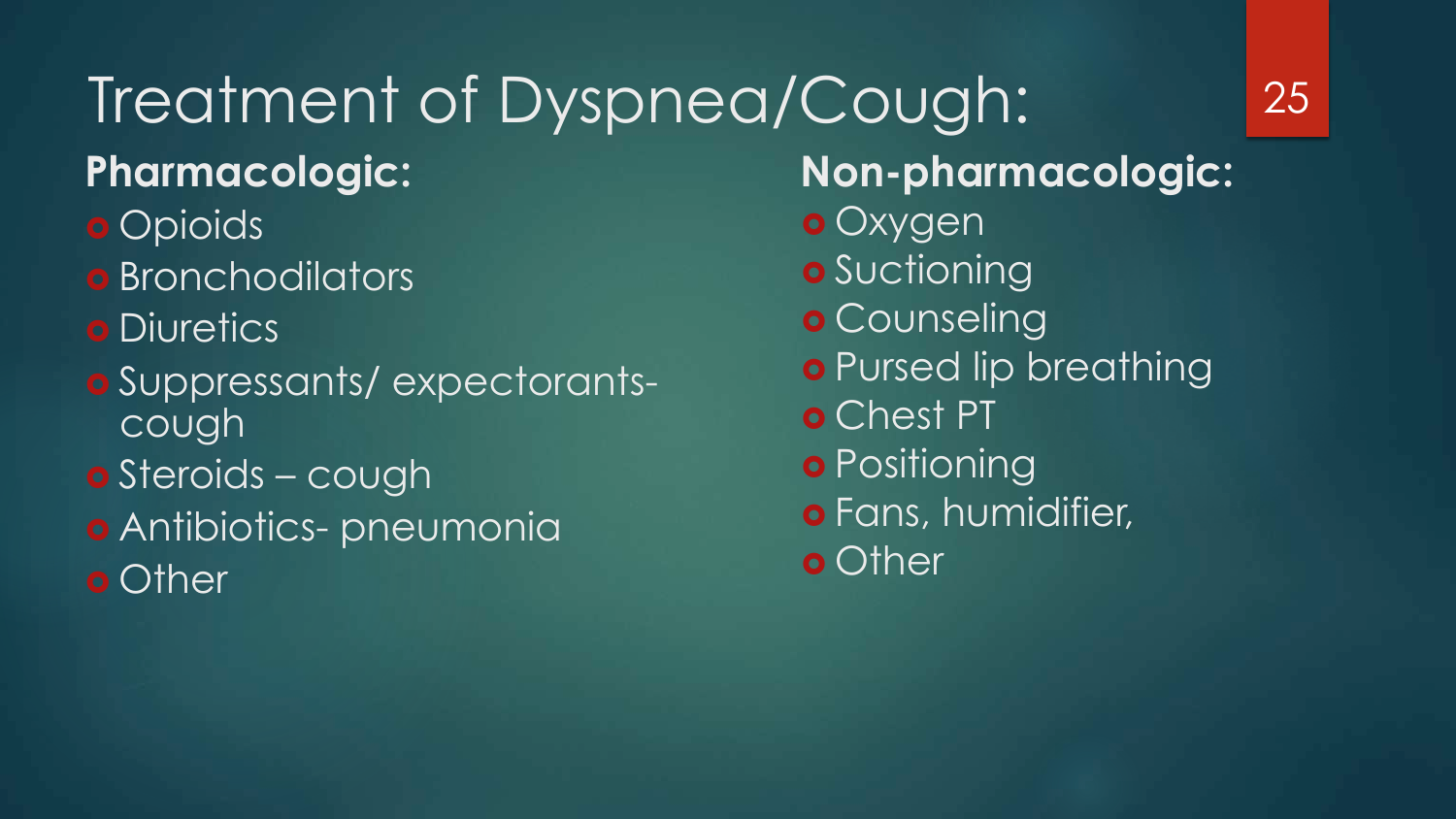### Case<sub>4</sub>

A patient with Kaposi sarcoma comes to see you for uncontrollable anxiety. Since being diagnosed with cancer she has had an anxious feeling that she cannot get rid of.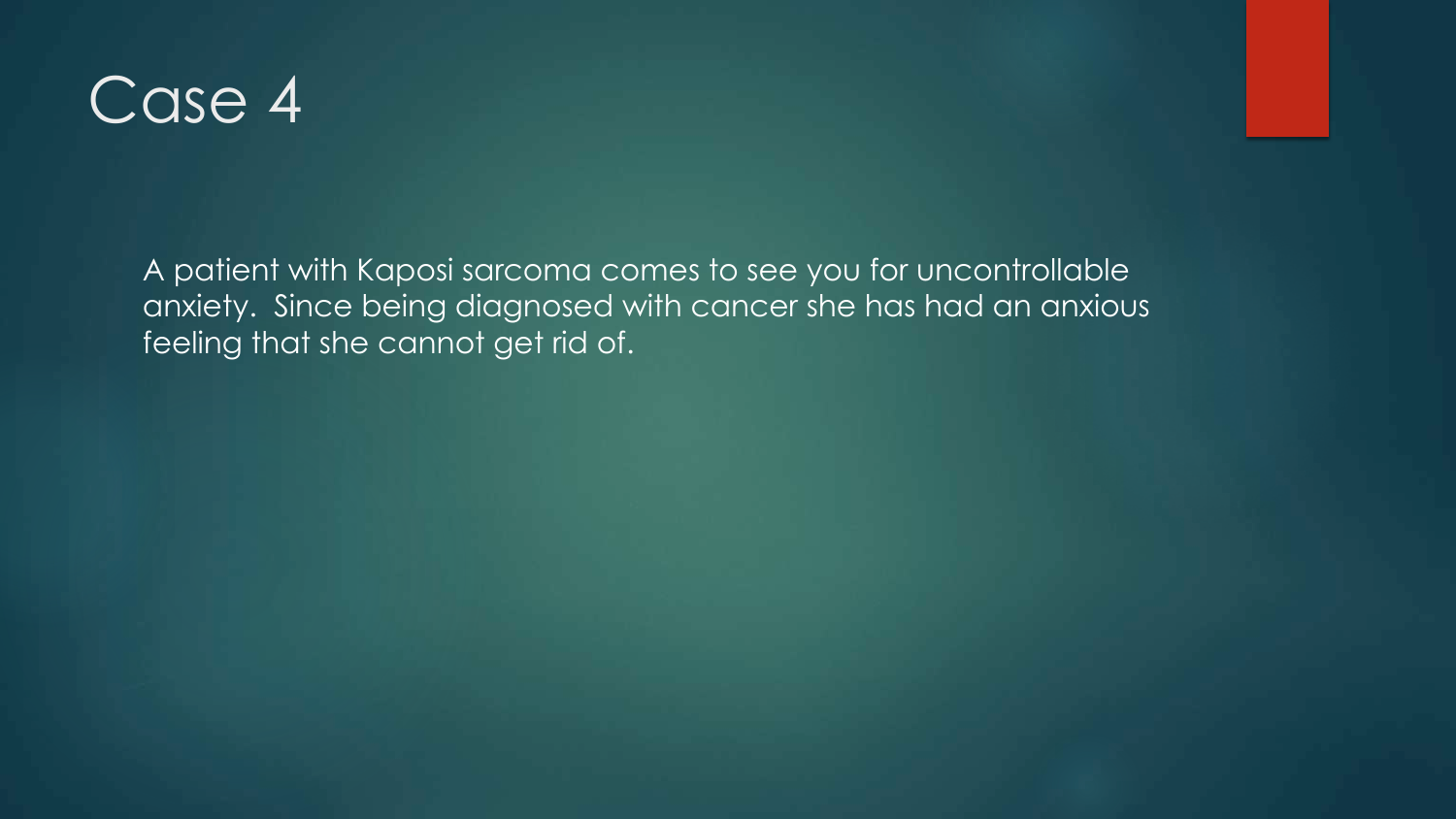## What is anxiety and how is it treated?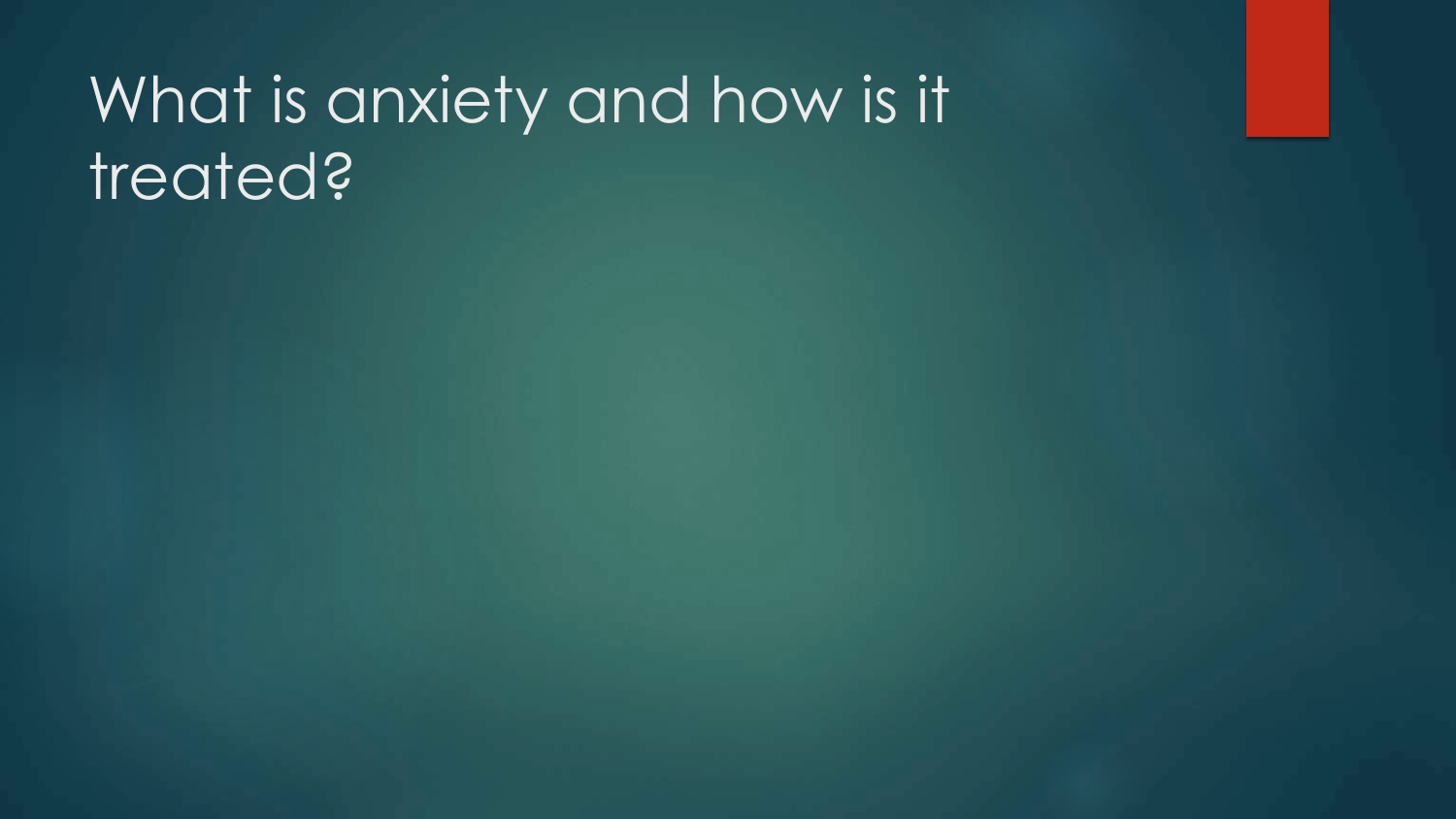## Anxiety



### **Description**

- ▶ Vague feeling of dread or apprehension
- $\triangleright$  Often associated with depression

### **Anxiety can**

- $\blacktriangleright$  Increase sensation of pain
- $\blacktriangleright$  Interfere with one's ability to sleep
- $\blacktriangleright$  Cause nausea and vomiting
- $\blacktriangleright$  Interfere with quality of life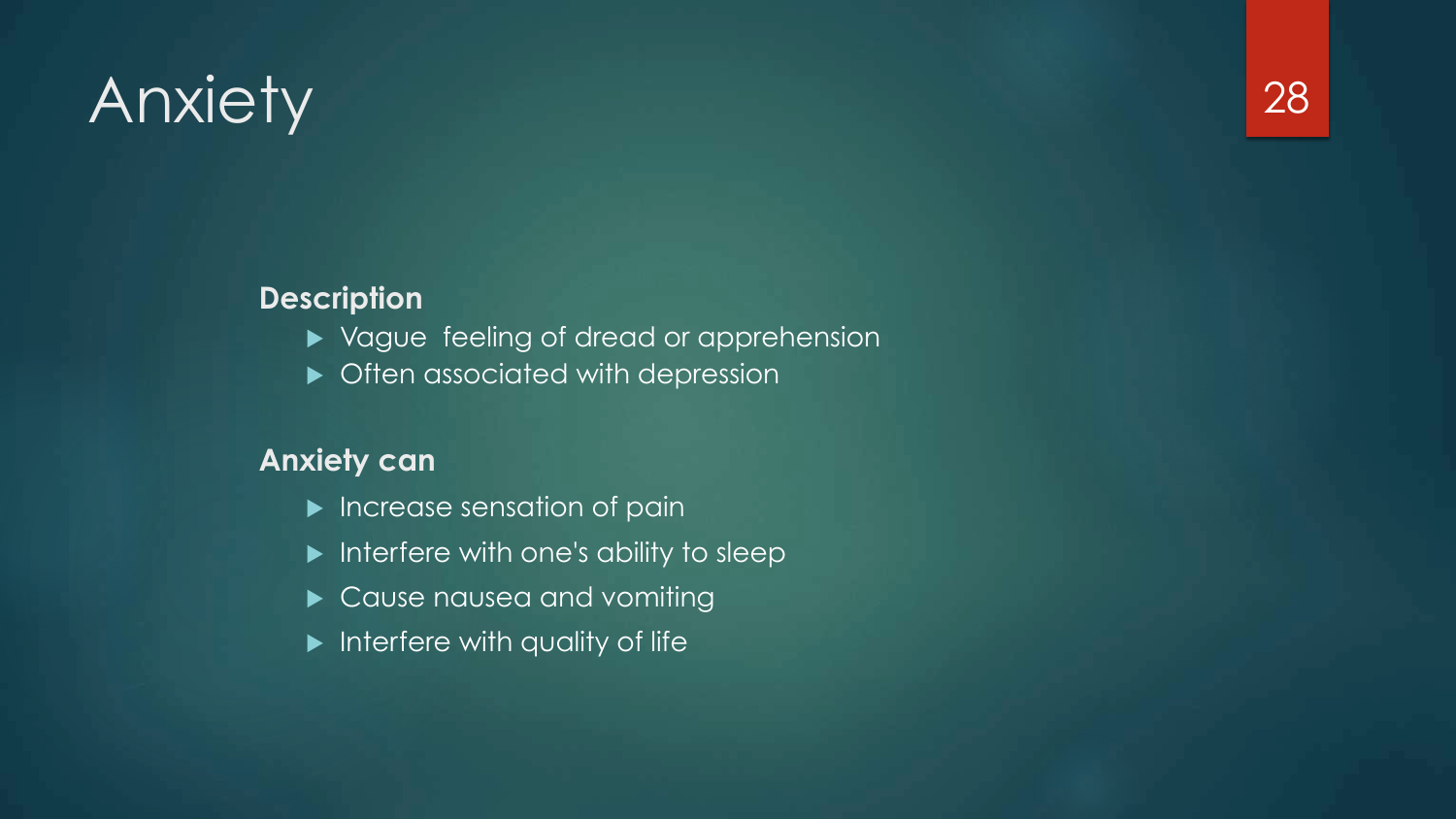## Anxiety

### **Causes**

- $\blacktriangleright$  Frequently has no specific cause
- **Medications or other substances (caffeine)**
- $\blacktriangleright$  Uncertainty

### **Assessment**

- Question regarding anxiety
- $\blacktriangleright$  Assess level of anxiety (mild to severe)
- $\triangleright$  Signs & symptoms can be extensive
	- ▶ May be Physical, Emotional, Cognitive or Behavioral
	- This needs extension but may be done by asking the group to list these